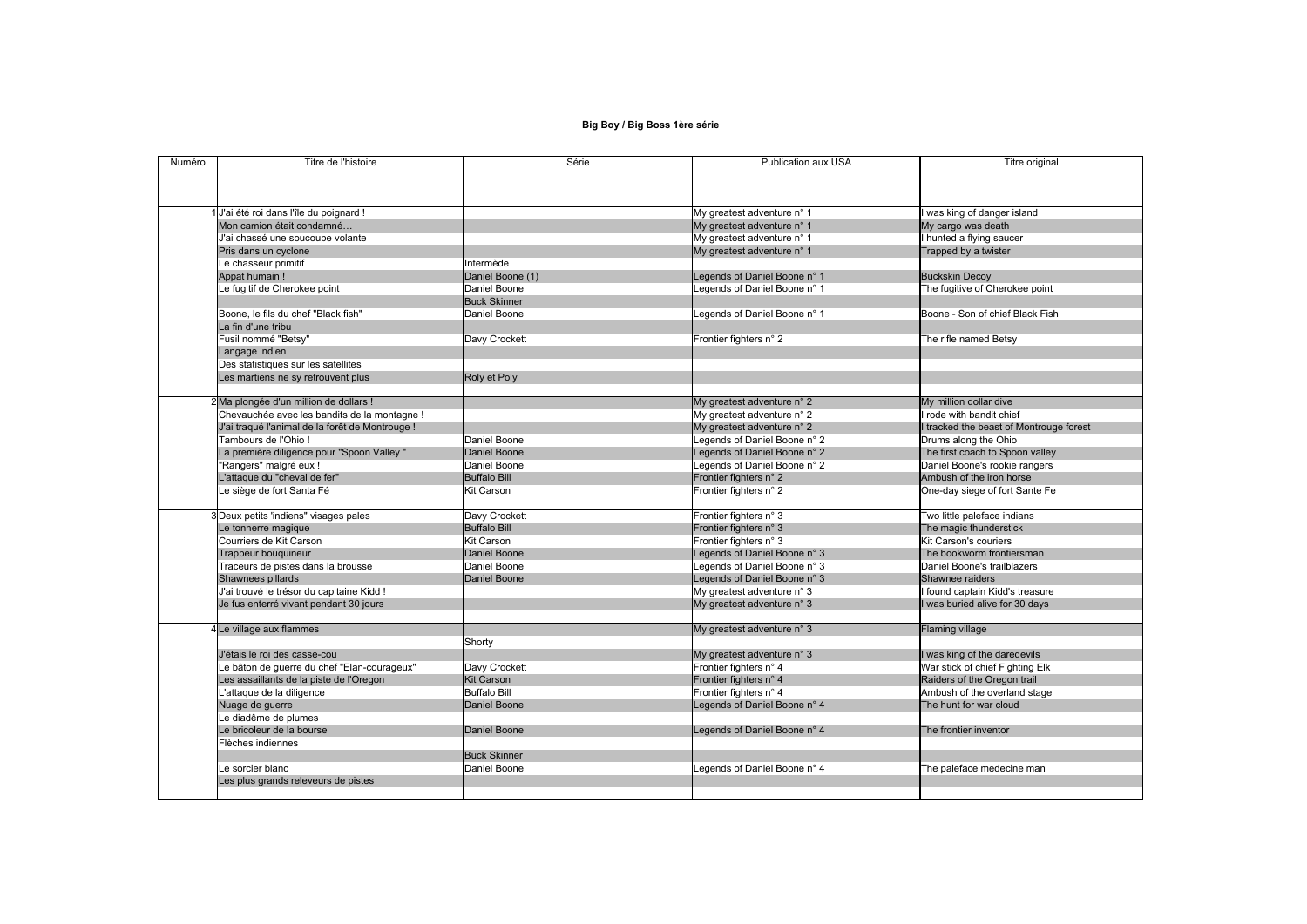| 5 J'avais rendez-vous avec la mort !             |                                          | My greatest adventure n° 4   | I had a date with doom                |
|--------------------------------------------------|------------------------------------------|------------------------------|---------------------------------------|
| Dernier poste                                    | Daniel Boone                             | Legends of Daniel Boone n° 5 | The last stand                        |
| Pionnier de choc                                 | Tomahawk                                 | Tomahawk n° 27               | <b>Frontier outcast</b>               |
| Education indienne                               |                                          |                              |                                       |
| 'Le chef Tomahawk"                               | <b>Tomahawk</b>                          | Tomahawk n° 27               | <b>Chief Tomahawk</b>                 |
| a bataille sans armes                            | Tomahawk                                 | Tomahawk n° 27               | The battle without weapons            |
|                                                  | Le chef Pied-chaud                       |                              |                                       |
| 'Le masque de Lord Shilling"                     | Tomahawk                                 | Tomahawk n° 28               | The mask of Lord Shilling             |
| Le fils du chef Piste de daim                    | Tomahawk                                 | Tomahawk n° 28               | The son of chief Deer-Trail           |
| J'étais abandonné sur un iceberg !               |                                          | My greatest adventure n° 4   | was marooned on an iceberg            |
|                                                  |                                          |                              |                                       |
| 6 Je me suis évadé de castel morte !             |                                          | My greatest adventure n° 5   | escaped from Castle Morte             |
| J'ai chassé avec une caméra !                    |                                          | My greatest adventure n° 4   | I shoot with a camera                 |
| Le triangle de Lafayette                         | <b>Tomahawk</b>                          | Tomahawk n° 28               | The Lafayette triangle                |
| Le triomphe des jaguars                          |                                          | Tomahawk n° 28               | The triumph of the jaguars            |
|                                                  | <b>Chef Pied Chaud</b>                   |                              |                                       |
| Colosse de Stags Falls                           | Tomahawk                                 | Tomahawk n° 29               | The strong man of Stag Falls          |
| Frères Cherokee                                  | Tomahawk                                 | Tomahawk n° 29               | The Cherokee brothers                 |
|                                                  | Le magasin des curiosités de dame nature |                              |                                       |
| La conspiration d'Ours Furieux                   | Tomahawk                                 | Tomahawk n° 29               | The conspiracy of Wounded Bear        |
| Le chef indien blanc                             |                                          | Tomahawk n° 29               | The white indian chief                |
| La route vers la mort!                           |                                          | Tomahawk n° 27               | Pathway to doom                       |
| La grande course des chalands                    | <b>Buffalo Bill</b>                      | Frontier fighters n° 5       | The great keel boat race              |
|                                                  | <b>Buck Skinner</b>                      |                              |                                       |
| J'ai sauté d'une altitude de 13.000 mètres       |                                          | My greatest adventure n° 4   | I jumped from eight miles up          |
|                                                  |                                          |                              |                                       |
| Une étrange chasse à l'homme                     |                                          | My greatest adventure n° 5   | My strangest manhunt                  |
|                                                  | P'tit Sam                                |                              |                                       |
|                                                  |                                          |                              |                                       |
| 'Le roi des voleurs"                             | Tomahawk                                 | Tomahawk n° 30               | The king of the thieves               |
| a chevauchée de minuit de Tomahawk               | Tomahawk                                 | Tomahawk n° 30               | The midnight ride of Tomahawk         |
| 'empereur de l'Amérique du Nord                  | <b>Tomahawk</b>                          | Tomahawk n° 30               | The emperor of North America          |
|                                                  | Chef Pied Chaud                          |                              |                                       |
| Pilleurs invisibles                              | <b>Kit Carson</b>                        | Frontier fighters n° 5       | The invisible raiders                 |
| Le petit garçon sauvage                          | Daniel Boone                             | Legends of Daniel Boone n° 5 | The wild boy of the frontier          |
| Le trappeur aveugle                              | Daniel Boone                             | Legends of Daniel Boone n° 5 | The blind frontiersman                |
| J'étais dompteur au cirque                       |                                          | My greatest adventure n° 5   | was a jungle ringmaster               |
|                                                  |                                          |                              |                                       |
| 8 J'avais 100 millions à dépenser                |                                          | My greatest adventure n° 6   | I had to spend a million              |
| J'ai fait la course avec la mort autour du monde |                                          | My greatest adventure n° 6   | I raced death around the world        |
|                                                  | <b>Buck O'Lick</b>                       |                              |                                       |
| Le guerrier à tête de bison                      | Tomahawk                                 | Tomahawk n° 31               | The buffalo brave from misty mountain |
| e maïs manne des indiens                         |                                          |                              |                                       |
| homme qui se faisait passer pour Tomahawk        | Tomahawk                                 | Tomahawk n° 31               | The man who posed as Tomahawk         |
|                                                  | Le chef Pied-chaud                       |                              |                                       |
| Du mariage de Tomahawk                           | Tomahawk                                 | Tomahawk n° 31               | The marriage of Tomahawk              |
| 'odyssée du prince aztèque                       |                                          | Tomahawk n° 30               | Ordeal of the aztec prince            |
| 'épopée indienne                                 |                                          |                              |                                       |
| es pirates indiens                               | Davy Crockett                            | Frontier fighters n° 5       | The indian buccaneers                 |
|                                                  | P'tit Sam                                |                              |                                       |
| J'ai lutté contre un volcan en éruption          |                                          | My greatest adventure n° 6   | fought a live volcano                 |
|                                                  | Slim la chance                           | My greatest adventure n° 5   | Out of gas                            |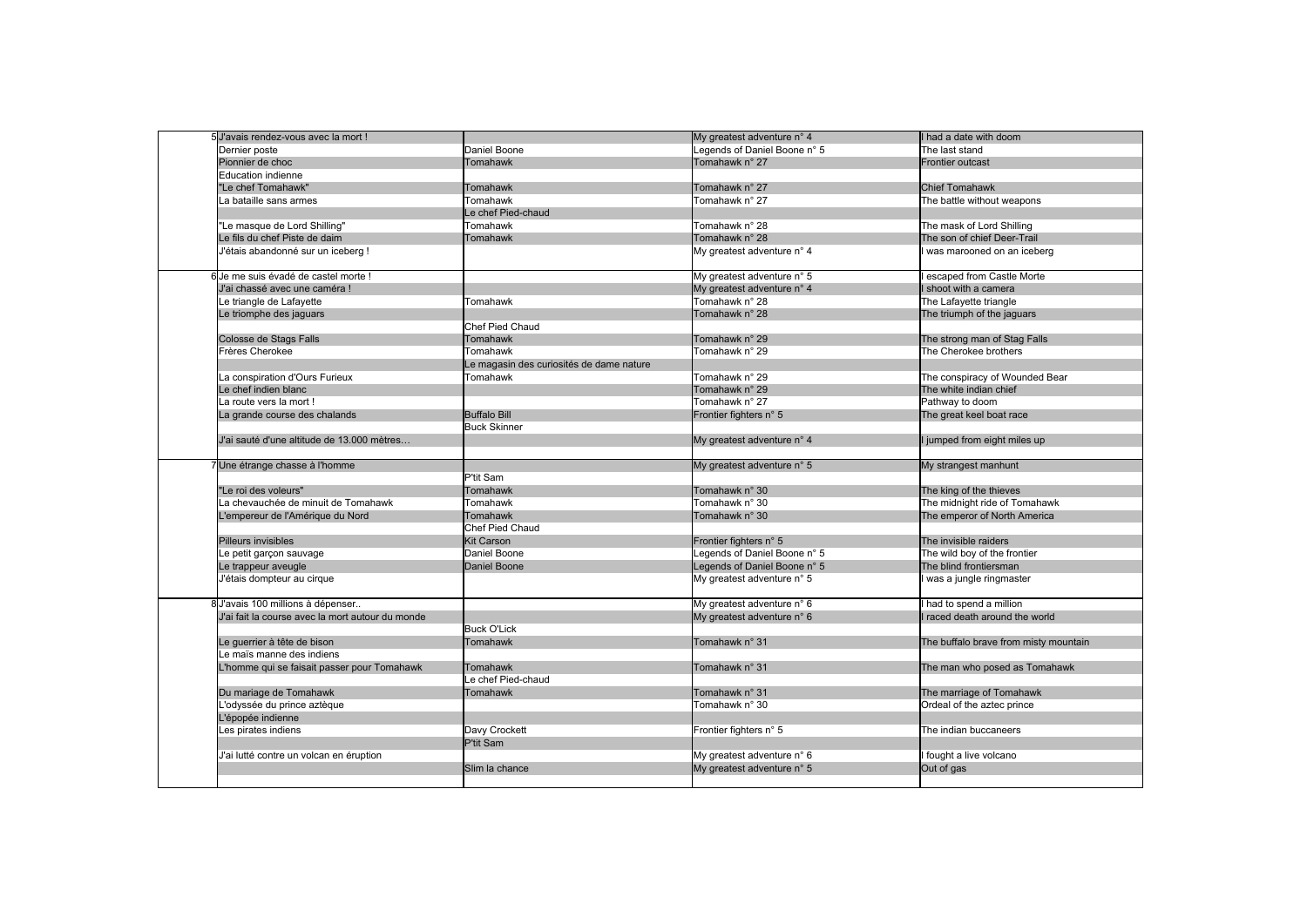| 9 J'ai été un "super-flic"                  |                       | My greatest adventure n° 7   | I was a cop from outer space          |
|---------------------------------------------|-----------------------|------------------------------|---------------------------------------|
| Le géant de l'île "X"                       |                       | My greatest adventure n° 9   | We fought the giant of island X       |
| Des pendules qui s'en vont en guerre        | Tomahawk              | Tomahawk n° 32               | The clocks that went to war           |
| Le secret de la prison pour dettes          | Tomahawk              | Tomahawk n° 32               | The secret of debtor's prison         |
| Fort volé!                                  | Tomahawk              | Tomahawk n° 32               | The stolen fort                       |
| Le village caché                            | Daniel Boone          | Legends of Daniel Boone n° 6 | The hidden village                    |
| L'écolier de Boonesboro                     | Daniel Boone          | Legends of Daniel Boone n° 6 | The schoolboy of Boonesboro           |
| J'ai découvert une montagne d'or !          |                       | My greatest adventure n° 7   | discovered a million dollar mountain  |
| 10 J'étais le dernier homme                 |                       | My greatest adventure n° 8   | was the last man on earth             |
| On m'a volé mon visage !                    |                       | My greatest adventure n° 8   | The day they stole my face            |
| Les animaux les plus courageux de la jungle |                       | My greatest adventure n° 8   | The jungle's bravest beasts           |
| "Le fort hors-la-loi"                       | Daniel Boone          | Legends of Daniel Boone n° 6 | The outlaw fort                       |
| Marchands malhonnètes                       | Davy Crockett         | Frontier fighters n° 6       | The renegade fur-traders              |
| Jeune Bill du poney-express !               | <b>Buffalo Bill</b>   | Frontier fighters n° 6       | Young Bill of the pony express        |
| Trafiquants d'armes chez les Cheynnes       | <b>Kit Carson</b>     | Frontier fighters n° 6       | The gunrunners of Cheyenne            |
|                                             |                       | Tomahawk n° 33               |                                       |
| La tribu des visages-pâles                  | Tomahawk              |                              | The paleface tribe                    |
| La reine et moi                             |                       | My greatest adventure n° 8   | The queen and I                       |
| 11 Prisonnier sur l'île "X"                 |                       | My greatest adventure n° 7   | was a prisoner on island X            |
| "Pacte conclu!"                             |                       | My greatest adventure n° 9   | I made a pact with "them"             |
|                                             | Drôles de détails     |                              |                                       |
|                                             | Billy le clown        |                              |                                       |
|                                             | L'album des chiens    |                              |                                       |
| L'homme de la Lune                          | Tomahawk              | Tomahawk n° 33               | Tomahawk and the moon man             |
| Broussards maquillés                        | Tomahawk              | Tomahawk n° 33               | The greasepaint frontiersmen          |
|                                             | Buck le t'apeur       |                              |                                       |
| Chefs jumeaux                               | Daniel Boone          | egends of Daniel Boone n° 7  | The twin chieftains                   |
| L'artiste de la frontière                   | Daniel Boone          | Legends of Daniel Boone n° 7 | The frontier artist                   |
|                                             | Daniel Boone          |                              |                                       |
| Le jeune ami du broussard                   |                       | egends of Daniel Boone n° 7  | Dan'l Boone's young buckskin          |
|                                             | Trouvez les jumeaux ! |                              |                                       |
|                                             | Art ithmétique !      |                              |                                       |
| Au-delà des portes du destin                |                       | My greatest adventure n° 9   | I walked through the doors of destiny |
| 12 J'étais devenu un homme-poisson          |                       | My greatest adventure n° 10  | became a merman                       |
| J'ai combattu l'abominable homme des neiges |                       | My greatest adventure n° 10  | battled the abominable snowman        |
| Trésor de la vallée de la mort              | <b>Kit Carson</b>     | Frontier fighters n° 7       | The treasure of death valley          |
| Le coup de main contre le train             | <b>Buffalo Bill</b>   | Frontier fighters n° 7       | The robbery of the iron horse         |
| Le tonnelier de la frontière                | Davy Crockett         | Frontier fighters n° 7       | The frontier barrel-maker             |
| Les pistes invisibles des indiens           |                       | Tomahawk n° 34               | The indian's unseen trails            |
| La capture du général Washington            | Tomahawk              | Tomahawk n° 34               | The capture of general Washington     |
| Tambours magiques d'Untella                 | Tomahawk              | Tomahawk n° 34               | The magic drums of Untella            |
| Les hommes des cavernes lilliputiens        |                       | My greatest adventure n° 10  | We found a world of tiny cavemen      |
|                                             |                       |                              |                                       |
| 13 J'ai voyagé à l'intérieur de la terre    |                       | My greatest adventure n° 11  | I journeyed inner space               |
| Prisonnier du capitaine Kidd                |                       | My greatest adventure n° 11  | was a prisoner of captain Kidd        |
| Vendetta de frontière                       | Tomahawk              | Tomahawk n° 34               | <b>Frontier Feud</b>                  |
| Le roi de la vallée perdue                  | Davy Crockett         | Frontier fighters n° 8       | The king of lost valley               |
| Le défi des anciens                         | <b>Buffalo Bill</b>   | Frontier fighters n° 8       | The challenge of the old pioneers     |
| Cavalerie sauvage                           | <b>Kit Carson</b>     | Frontier fighters n° 8       | The wild horse army                   |
| Le secret du traité de Tarleton             | Tomahawk              | Tomahawk n° 34               | The secret of Tarleton's treaty       |
| Manning le boureur de cranes                |                       | My greatest adventure n° 11  | My friend, "madcap" Manning           |
|                                             |                       |                              |                                       |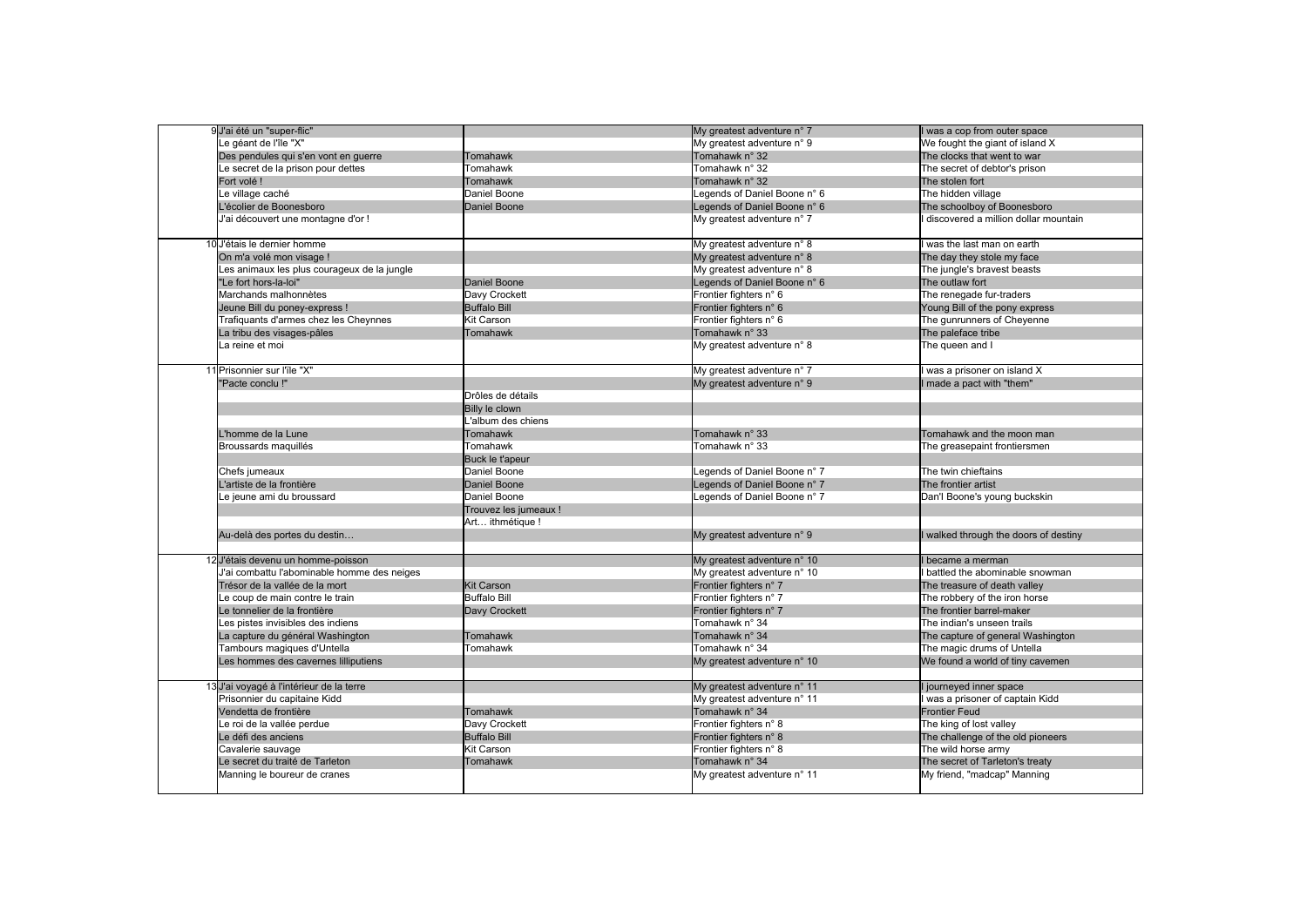| 14 Perdu dans un mirage                               |                                | My greatest adventure n° 12   | I was lost in a mirage                     |
|-------------------------------------------------------|--------------------------------|-------------------------------|--------------------------------------------|
| Trésors imprenables                                   |                                | My greatest adventure n° 12   | I found Davey Jone's locker                |
| Cargaison volante                                     | Daniel Boone                   | Legends of Daniel Boone n° 8  | Flying cargo                               |
| Le bison blanc                                        | <b>Tomahawk</b>                | Tomahawk n° 35                | The white buffalo                          |
| Montagnard de Boston                                  | Daniel Boone                   | Legends of Daniel Boone n° 8  | The outcast mountaineer                    |
| Peintures de guerre                                   |                                |                               |                                            |
|                                                       | Buck le t'apeur                |                               |                                            |
| Un canon pour "fort-casse-cou"                        | Tomahawk                       | Tomahawk n° 36                | A cannon for Fort Reckless                 |
| Broussards à quatre pattes                            | Daniel Boone                   | Legends of Daniel Boone n° 8  | The four-legged frontiersman               |
| J'ai chassé le fauve dans un autre monde              |                                | My greatest adventure n° 12   | I hunted big game in outer space           |
|                                                       |                                |                               |                                            |
| 15 Chevalier en plein 20è siècle                      |                                | My greatest adventure n° 13   | was a knight in the 20th century           |
| J'ai épousé madame la chance                          |                                | My greatest adventure n° 13   | married lady luck                          |
| Guerriers volants                                     | Tomahawk                       | Tomahawk n° 37                | The feathered warriors                     |
| Du clown de la frontière                              | Tomahawk                       | Tomahawk n° 37                | The frontier clown                         |
| Le retour du jeune Davy Crockett                      | Tomahawk                       | Tomahawk n° 36                | Return of young Davy Crockett              |
| Le mystérieux chef Grand-loup                         | Tomahawk                       | Tomahawk n° 36                | Secret identity of chief Great Wolf        |
| Défi du tomahawk d'or                                 | Tomahawk                       | Tomahawk n° 37                | The challenge of the golden tomahawk       |
| Goliath le robot                                      |                                | My greatest adventure n° 13   | I hunted Goliath the robot                 |
|                                                       |                                |                               |                                            |
| 16Le zoo humain                                       |                                | My greatest adventure n° 14   | was a prisoner in a human zoo              |
| Ramenez-les vivants !                                 | Tomahawk                       | Tomahawk n° 38                | The frontier zoo                           |
| Le fourbe en habit rouge                              | Tomahawk                       | Tomahawk n° 39                | The redcoat trickster                      |
| J'avais le pouvoir du roi Midas                       |                                | My greatest adventure n° 14   | I had the Midas touch of gold              |
| La piste ensorcelée                                   | Tomahawk                       | Tomahawk n° 39                | The jinx trail                             |
|                                                       | <b>Tomahawk</b>                | Tomahawk n° 38                |                                            |
| Le voyage d'Aigle Solitaire au pays des visages pâles |                                |                               | Chief Lone Eagle's trip to paleface island |
| Le procès de Seth le marchand                         | Tomahawk                       | Tomahawk n° 39                | The trial of trader Seth                   |
| Les horloges de la fatalité                           |                                | My greatest adventure n° 14   | I fought the clocks of doom                |
| 17 La cour suprême des coquins                        |                                | My greatest adventure n° 15   | I was tried by the jury of villains        |
| J'ai chassé des bêtes de légende                      |                                | My greatest adventure n° 15   | I hunted the world's wildest animals       |
| L'homme à la caméra magique                           |                                | Detective Comics n° 246       |                                            |
|                                                       | Roy Raymond TV Detective       |                               | The man with the magic camera              |
| Un message pour Washington                            | Tomahawk                       | Tomahawk n° 38                | A message to Washington                    |
| Les francs archers et le clown Polka                  | Green Arrow & Speedy           | Adventure Comics n° 238       | The perils of the polka-dot archer         |
| associé inutile                                       | Congo Bill                     | Adventure Comics n° 231       | Cong Bill's useless partner                |
| Le martien chasseur d'hommes                          | J'onn J'onzz Martian Manhunter | Detective Comics n° 246       | John Jones' female nemesis                 |
| Les broussards déguisés                               | Tomahawk                       | Tomahawk n° 35                | The undercover frontiersmen                |
| J'ai trouvé la cité sous la mer                       |                                | My greatest adventure n° 15   | I found the city under the sea             |
|                                                       |                                |                               |                                            |
| 18 La cage mystérieuse                                |                                | My greatest adventure n° 16   | I built the super cage                     |
| Club des revenants                                    |                                | My greatest adventure n° 16   | I died a thousand times                    |
| Le cavalier fantôme                                   |                                |                               |                                            |
| Flèches en location                                   | Green Arrow & Speedy           | Adventure Comics n° 240       | Arrows for hire                            |
| L'énigme des ages de glace                            |                                | My greatest adventure n° 16   | Riddle of the ice ages                     |
| Un chien policier robot !                             | Roy Raymond TV Detective       | Detective Comics n° 247       | The mechanical bloodhound                  |
| J'ai rencontré le 1er martien                         |                                | My greatest adventure n° 16   | I met the first martian                    |
| Le droit chemin                                       |                                |                               |                                            |
| Le martien perd la mémoire                            | J'onn J'onzz Martian Manhunter | Detective Comics n° 248       | The martian without a memory               |
| Chef captif                                           | Tomahawk                       | Tomahawk n° 41                | The captured chieftain                     |
|                                                       | Professeur Euréka              |                               |                                            |
| Trois désirs à formuler                               |                                | Tales of the unexpected n° 15 | Three wishes to doom                       |
|                                                       |                                |                               |                                            |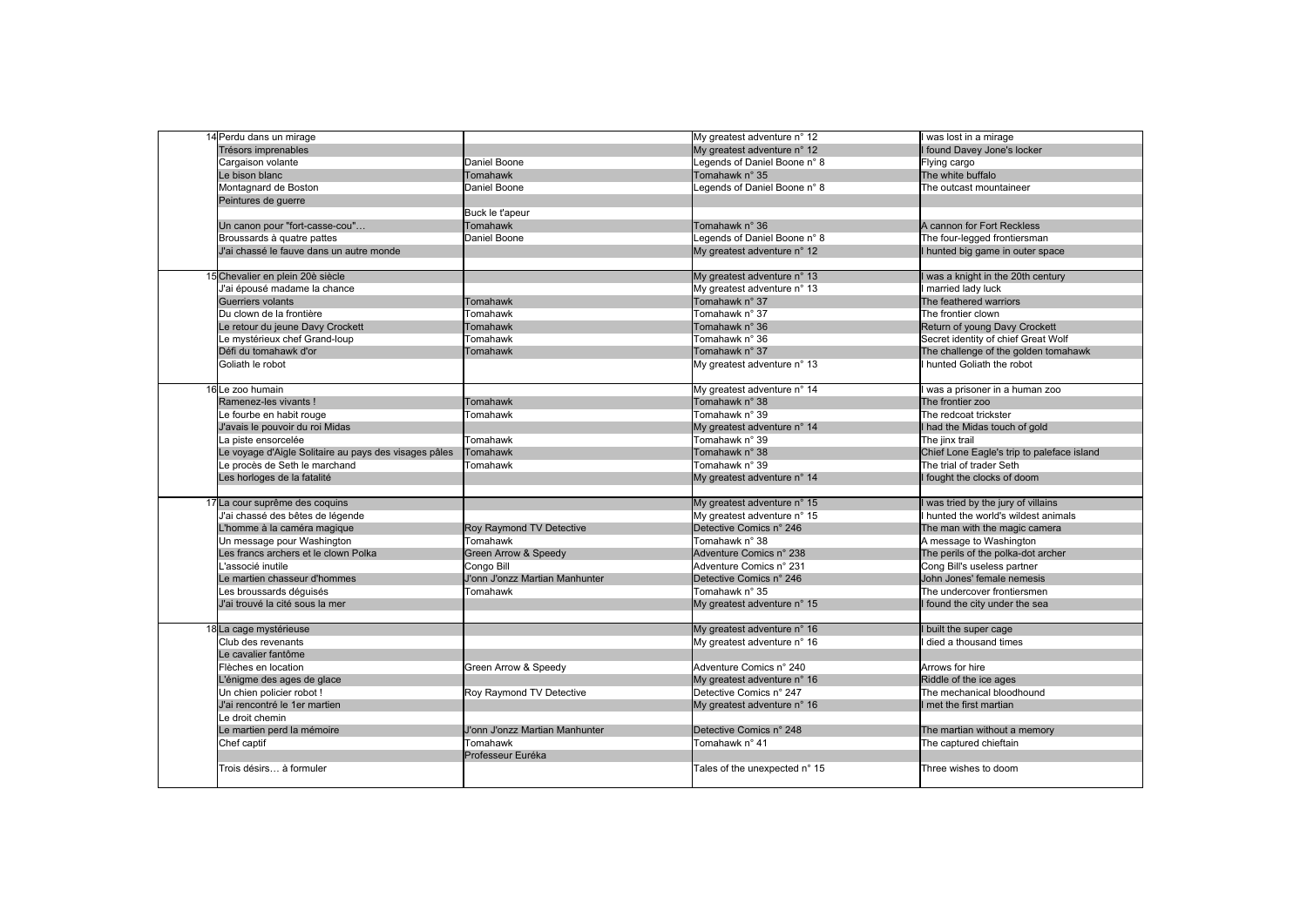| 19 L'homme dragon                     |                                | House of mystery n° 65           | The human dragon                         |
|---------------------------------------|--------------------------------|----------------------------------|------------------------------------------|
| J'ai servi de cible humaine           |                                | My greatest adventure n° 17      | They made me a human bull's-eye          |
| Le détective bredouille               | J'onn J'onzz Martian Manhunter | Detective Comics n° 250          | The stymied sleuth                       |
| Route sans issue !                    |                                | House of mystery n° 65           | The road to nowhere                      |
| .equel des trois?                     |                                |                                  |                                          |
| Archer de la salle de classe !        | Green Arrow & Speedy           | Adventure Comics n° 239          | The classroom archer                     |
| Etrange apparition                    |                                |                                  |                                          |
| La nouvelle secrétaire de Roy Raymond | Roy Raymond TV Detective       | Detective Comics n° 250          | Roy Raymond's new secretary              |
|                                       | B'Abba le fakir                |                                  |                                          |
| Le destin flottant                    | Aquaman                        | Adventure Comics n° 238          | The floating doom                        |
| Message secret                        |                                |                                  |                                          |
| Une armée se lève                     | Tomahawk                       | Tomahawk n° 41                   | Tomahawk's minute men                    |
| J'ai dominé le monde!                 |                                | My greatest adventure n° 17      | I doomed the world                       |
|                                       |                                |                                  |                                          |
| 20 La cité des 3 cauchemars           |                                | Tales of the unexpected n° 15    | The city of the three dooms              |
| Trois effarants souhaits              |                                | House of mystery n° 65           | Three fearful wishes                     |
| a cible pour un jour                  | J'onn J'onzz Martian Manhunter | Detective Comics n° 249          | Target for a day                         |
| Des flèches d'un million de dollars   | Green Arrow & Speedy           | Adventure Comics n° 243          | The million-dollars arrows               |
| homme momifié                         |                                | My greatest adventure n° 17      | We found the petrified man               |
| Canon infernal                        |                                | Tales of the unexpected n° 15    | The sinister cannon                      |
| J'ai chassé un esprit                 | Roy Raymond TV Detective       | Detective Comics n° 249          | The ghost that haunted Roy Raymond       |
| Des broussards de West-Point          | Tomahawk                       | Tomahawk n° 41                   | The frontiersmen of West Point           |
| Une médaille pour Roy                 | Green Arrow & Speedy           | Adventure Comics n° 244          | A medal for Roy                          |
| La lanterne magique                   |                                | House of mystery n° 65           | The magic lantern                        |
|                                       |                                |                                  |                                          |
| 21 Masque de la peur                  |                                | House of secrets 1ère série n° 2 | The mask of fear                         |
| Le bord du monde                      |                                | My greatest adventure n° 18      | We discovered the edge of the world      |
| Le lecteur de pensée                  |                                | House of secrets 1ère série n° 2 | The brain thief                          |
| Radio Mars                            |                                | House of secrets 1ère série n° 2 | Mars calling                             |
|                                       | B'Abba le fakir                |                                  |                                          |
|                                       | Histoires de prisons           |                                  |                                          |
| Impossibles messages                  | J'onn J'onzz Martian Manhunter | Detective Comics n° 249          | The impossible messages                  |
| a créature nucléaire                  |                                | My greatest adventure n° 18      | tracked the nuclear creature             |
|                                       | Les curiosités de dame nature  |                                  |                                          |
|                                       | L'album des animaux            |                                  |                                          |
| Les chandelles ensorcelées            |                                | House of secrets 1ère série n° 2 | The witch's candies                      |
| a reine des archers                   | Green Arrow & Speedy           | Adventure Comics n° 241          | The queen arrow                          |
| La femme au masque de fer             |                                | House of mystery n° 66           | The girl in the iron mask                |
| Ombre sinistre                        |                                | House of mystery n° 66           | Sinister shadow                          |
|                                       | <b>Gardien Willis</b>          |                                  |                                          |
| La cloche qui avertit du danger       |                                | House of mystery n° 66           | The bell that toiled danger              |
| Fabuleux tissu                        | Roy Raymond TV Detective       | Detective Comics n° 248          | The fabulous fabric                      |
|                                       | B'Abba le fakir                |                                  |                                          |
| Le voleur de pensées                  |                                | House of mystery n° 66           | The thief of thoughts                    |
|                                       | Professeur Euréka              |                                  |                                          |
| La maison des secrets                 |                                | My greatest adventure n° 18      | I was a prisoner in the house of secrets |
|                                       |                                |                                  |                                          |
|                                       |                                |                                  |                                          |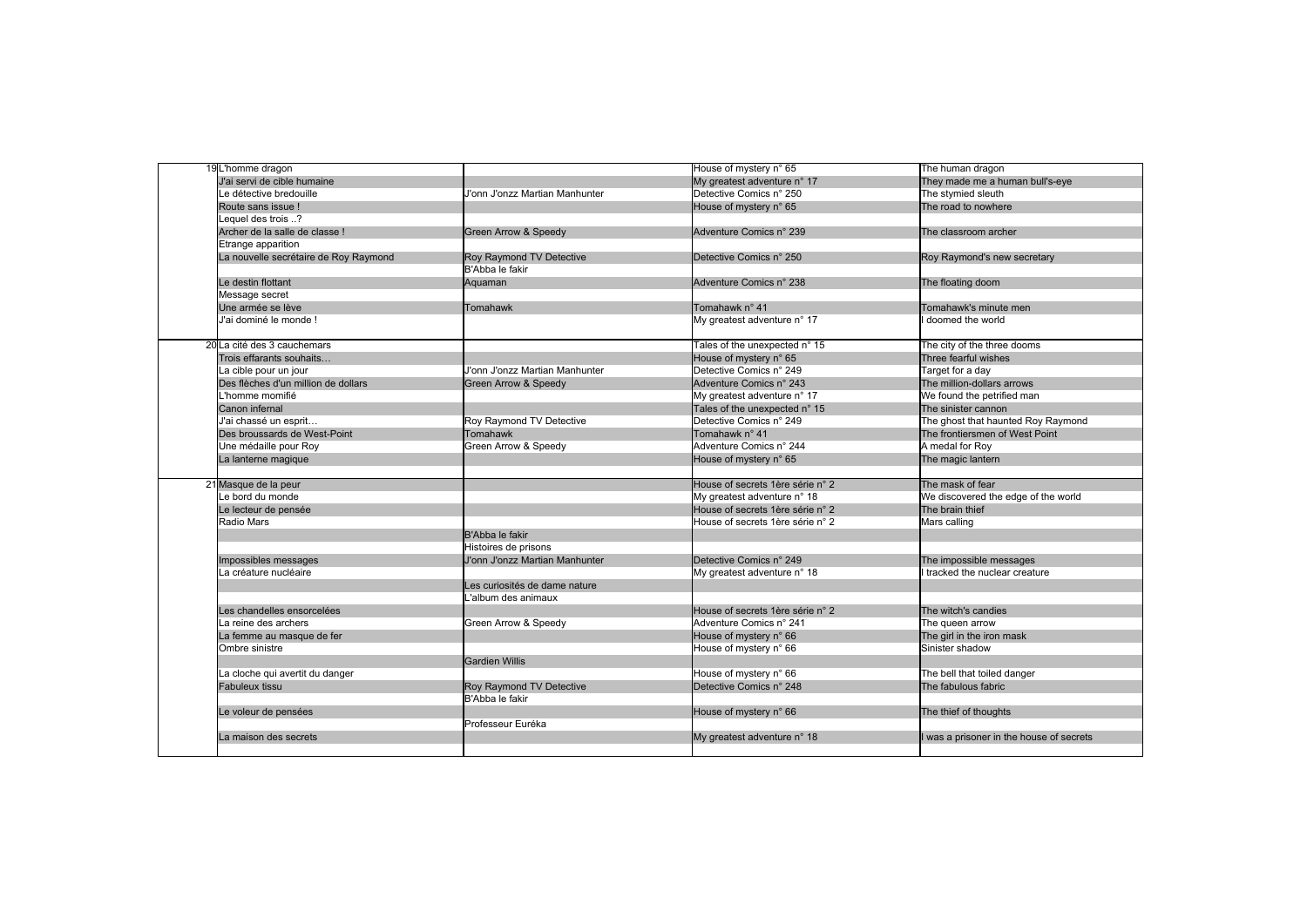| 22 J'étais devenue la reine des anciens kaphirs   |                                                   | My greatest adventure n° 19                | I was king of the ancient khapirs          |
|---------------------------------------------------|---------------------------------------------------|--------------------------------------------|--------------------------------------------|
| Aux fantômes vivants                              |                                                   | Tales of the unexpected n° 21              | The living phantoms                        |
| L'homme le plus solitaire du monde                |                                                   | Tales of the unexpected n° 21              | The loneliest man in the worlds            |
|                                                   | Docteur Rocket                                    |                                            |                                            |
| J'étais emprisonné dans un circuit électronique   |                                                   | My greatest adventure n° 19                | I was trapped in dimension TV              |
| Le mystérieux Mr Vince                            |                                                   | Tales of the unexpected n° 21              | The mysterious Mr Vince                    |
|                                                   | Professeur Euréka                                 |                                            |                                            |
| Le mystère du missile perdu                       | Detective Chimp                                   | The adventures of Rex the Wonder dog n° 36 | The mystery of the missing missile         |
| Cinq jours de calamité                            |                                                   | House of mystery n° 67                     | Five days to doom                          |
| Alias Mr. Zero                                    | J'onn J'onzz Martian Manhunter                    | Detective Comics n° 251                    | Alias Mr. Zero                             |
|                                                   | Jeux indiens                                      |                                            |                                            |
| La légende du lion d'or                           |                                                   | House of mystery n° 67                     | The legend of the golden lion              |
| Robin des bois                                    | Green Arrow & Speedy                              | Adventure Comics n° 242                    | The return of Robin Hood                   |
|                                                   | Quelles différences y a-t-il entre ?.             |                                            |                                            |
| Le perroquet humain                               | Roy Raymond TV Detective                          | Detective Comics n° 251                    | The human parrot                           |
| 'otage dans l'espace                              |                                                   | Tales of the unexpected n° 21              | The hostage in outer space                 |
|                                                   | B'Abba le fakir                                   |                                            |                                            |
| L'homme qui fabrique des géants                   |                                                   | House of mystery n° 67                     | The man who made giants                    |
|                                                   | Professeur Euréka                                 |                                            |                                            |
| J'ai capturé le plus étrange criminel de la Terre |                                                   | My greatest adventure n° 19                | caught Earth's strangest criminal          |
|                                                   |                                                   |                                            |                                            |
| 23 L'homme microscopique                          |                                                   | House of mystery n° 68                     | The microscopic man                        |
| Baton magique                                     |                                                   | House of mystery n° 68                     | The magic stick                            |
| Le monde sur roues                                |                                                   |                                            |                                            |
| L'eau était mon ennemie                           |                                                   | Tales of the unexpected n° 22              | Water was my enemy                         |
|                                                   | Professeur Euréka                                 |                                            |                                            |
| Rex l'étonnant matador                            | Rex the wonder dog                                | The adventures of Rex the Wonder dog n° 36 | Rex, the amazing bullfight                 |
|                                                   | Quelques découvertes scientifiques                |                                            |                                            |
|                                                   | La science vous donnera tort si vous croyez que : |                                            |                                            |
| Le vaisseau fantôme                               |                                                   | House of mystery n° 68                     | The phantom ship                           |
| Une fille de la 4ème dimension                    |                                                   | Tales of the unexpected n° 22              | I married a girl from the fourth dimension |
|                                                   | Imaginez les lignes des fusées de demain          | House of mystery n° 69                     | Just imagine the rocket lanes of tomorrow  |
|                                                   | Le coin de la science                             |                                            |                                            |
|                                                   | Des tunnels diamétriques                          |                                            |                                            |
| La cité sous les mers                             | Roy Raymond TV Detective                          | Detective Comics n° 252                    | The undersea city                          |
| homme de l'île des robots'                        |                                                   |                                            | The man from the robot island              |
|                                                   | Mic Rosillon                                      | Tales of the unexpected n° 22              |                                            |
| La menace des armes secrêtes                      | J'onn J'onzz Martian Manhunter                    | Detective Comics n° 252                    |                                            |
|                                                   |                                                   |                                            | The menace of the super weapons            |
| Le Neron du 20ème siècle                          | B'Abba le fakir                                   | House of secrets 1ère série n° 5           | 20 th century Nero                         |
|                                                   |                                                   |                                            |                                            |
| Le sorcier d'eau                                  |                                                   | House of mystery n° 67                     | The wizard water                           |
| La plus dangereuse partie du monde                | Green Arrow & Speedy                              | Adventure Comics n° 216                    | The world's most dangerous game            |
|                                                   | Docteur Rocket                                    |                                            |                                            |
| Le livre qui envoutait                            |                                                   | House of mystery n° 68                     | The book that bewitched                    |
|                                                   | Professeur Euréka                                 | House of mystery n° 68                     | Three gambles with fate                    |
| Trois risques avec le sort                        |                                                   |                                            |                                            |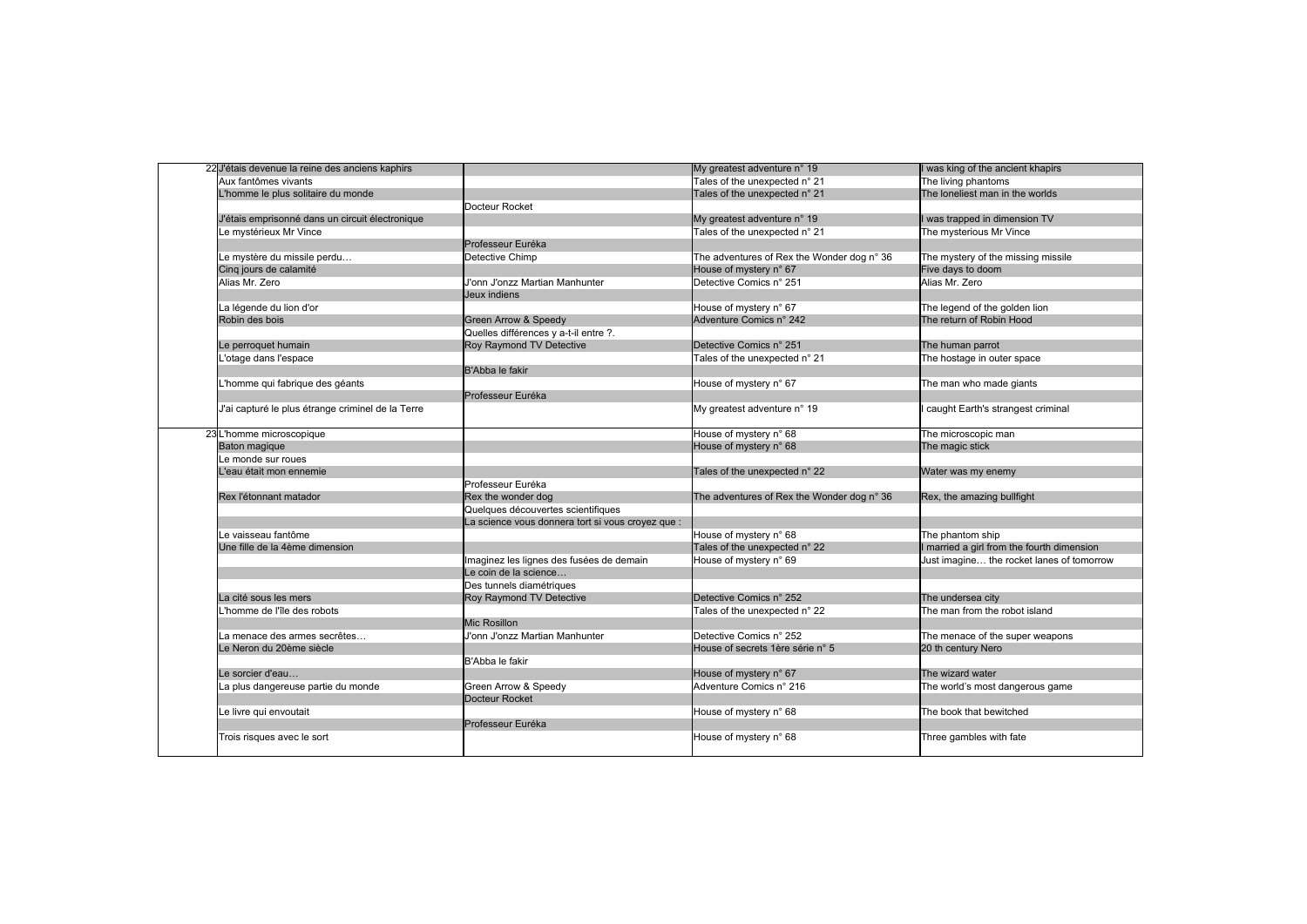| 24 L'homme electrifié                              |                                  | House of secrets 1ère série n° 8           | The electrified man                    |
|----------------------------------------------------|----------------------------------|--------------------------------------------|----------------------------------------|
| linvasion des hommes volcans                       |                                  | Tales of the unexpected n° 22              | Invasion of the volcano men            |
|                                                    | Professeur Euréka                |                                            |                                        |
| Super reporter                                     | U'onn J'onzz Martian Manhunter   | Detective Comics n° 253                    | The super detective                    |
| Voyage circulaire dans le passé                    |                                  | House of secrets 1ère série n° 8           | Round trip to past                     |
|                                                    | En coulisses                     |                                            |                                        |
| Le dernier martien                                 |                                  | My greatest adventure n° 20                | I was the last martian                 |
|                                                    | Le règne animal                  |                                            |                                        |
| homme double                                       |                                  | My greatest adventure n° 20                | I battled the duplicate man            |
| homme fossile                                      | Roy Raymond TV Detective         | Detective Comics n° 253                    | The fossil man                         |
|                                                    | B'Abba le fakir                  |                                            |                                        |
| Désastre en miniature                              |                                  | House of mystery n° 69                     | The miniature disasters                |
| Des chats qui en savaient trop                     |                                  | House of secrets 1ère série n° 8           | The cats who knew too much             |
| Les météorites menace de l'espace                  |                                  |                                            |                                        |
| Je fus gros gibier sur Neptune                     |                                  | My greatest adventure n° 20                | I was big-game on neptune              |
| Le dernier sorcier                                 |                                  | House of mystery n° 69                     | The last sorcerer                      |
| Les yeux extraordinaires du monde animal           |                                  |                                            |                                        |
| Aux mains de diamant du dieu d'or                  |                                  | House of secrets 1ère série n° 8           | The diamond hands of the sun god       |
|                                                    | Professeur Euréka                |                                            |                                        |
| La flèche la plus dangereuse du monde              | Green Arrow & Speedy             | Adventure Comics n° 186                    | The world's most dangerous arrow       |
|                                                    |                                  |                                            |                                        |
| 25 Le mystère de l'idole masquée                   |                                  | House of mystery n° 69                     | Mystery of the golden idol             |
| Le trésor de l'île du tonnerre                     | Detective Chimp                  | The adventures of Rex the Wonder dog n° 36 | The treasure of thunder island         |
| La fille de ses rêves                              |                                  | House of mystery n° 69                     | Dream girl                             |
| L'homme qui vola la vérité                         |                                  | House of secrets 1ère série n° 5           | The man who stole the truth            |
| Le monstre de la montagne                          | Roy Raymond TV Detective         | Detective Comics n° 254                    | The monster of the mountain            |
|                                                    | Le docteur Rocket                |                                            |                                        |
| Le chevalier silencieux contre les barons endormis | Silent Knight                    | The brave and the bold n° 13               | Silent Knight vs. The sleeping Kinghts |
| Le sorcier de San-Marco                            |                                  | House of secrets 1ère série n° 7           | The wizard of San-Marco                |
| Le seul homme d'une armée                          | J'onn J'onzz Martian Manhunter   | Detective Comics n° 254                    | The one-man army                       |
| Le maître du temps                                 |                                  | My greatest adventure n° 21                | I made time stand still                |
| Centaure                                           |                                  | House of secrets 1ère série n° 5           | The human stallion                     |
| La menace des crocodiles                           |                                  | My greatest adventure n° 21                | The menace of the crocodiles           |
| L'homme qui avait pris ses cheveux en horreur      |                                  | House of secrets 1ère série n° 5           | The man who hated his hair             |
| Sur la piste des amazones de la jungle             | Rex the wonder dog               | The adventures of Rex the Wonder dog n° 36 | Trail of the jungle amazons            |
| Marionnettes fatales                               |                                  | House of mystery n° 69                     | Puppets of doom                        |
| La déchéance de flèche rapide                      | Green Arrow & Speedy             | Adventure Comics n° 187                    | The downfall of Green Arrow            |
| 26 J'ai été prisonnier de la mer                   |                                  | House of secrets 1ère série n° 10          | I was prisoner of the sea              |
| Les secrets du totem                               |                                  | House of secrets 1ère série n° 10          | The secrets of the totem pole          |
| Rex contre les sioux                               | Rex the wonder dog               | The adventures of Rex the Wonder dog n° 37 | Rex of the fighting seventh cavalry    |
|                                                    | B'Abba le fakir                  |                                            |                                        |
| Le tournoi interplanétaire                         |                                  | My greatest adventure n° 21                | I fought the champion from outer space |
| Laissez-passer magique                             |                                  | House of secrets 1ère série n° 6           | The magic pass                         |
|                                                    | Le monde merveilleux des animaux |                                            |                                        |
|                                                    | Abduc                            |                                            |                                        |
| Fete foraine fatale                                | J'onn J'onzz Martian Manhunter   | Detective Comics n° 256                    | The carnival od doom                   |
| L'île enchanteresse                                |                                  | House of secrets 1ère série n° 7           | The island of the enchantress          |
|                                                    | Le farfadet laborieux            |                                            |                                        |
|                                                    | Professeur Euréka                |                                            |                                        |
| Figure de proue humaine !                          | <b>Viking Prince</b>             | The brave and the bold n° 13               | Fighting figurehead                    |
| Le charmeur de fauves                              | Roy Raymond TV Detective         | Detective Comics n° 256                    | The man who charmed wild beasts        |
|                                                    | <b>Gardien Willis</b>            |                                            |                                        |
| Flèche d'un prix inestimable                       | Green Arrow & Speedy             |                                            |                                        |
|                                                    | Jouez avec Roy Raymond           |                                            |                                        |
| Les costumes ensorcelés                            |                                  | House of secrets 1ère série n° 6           | The bewitched costumes                 |
| -'étrange vengeance de Lucius Gallus               |                                  | House of secrets 1ère série n° 7           | The strange revenge of Lucius Gallus   |
|                                                    | Professeur Euréka                |                                            |                                        |
|                                                    |                                  |                                            | <b>Built the Toys of Doom</b>          |
| Les tirelires de la peur                           |                                  | House of secrets 1ère série n° 7           |                                        |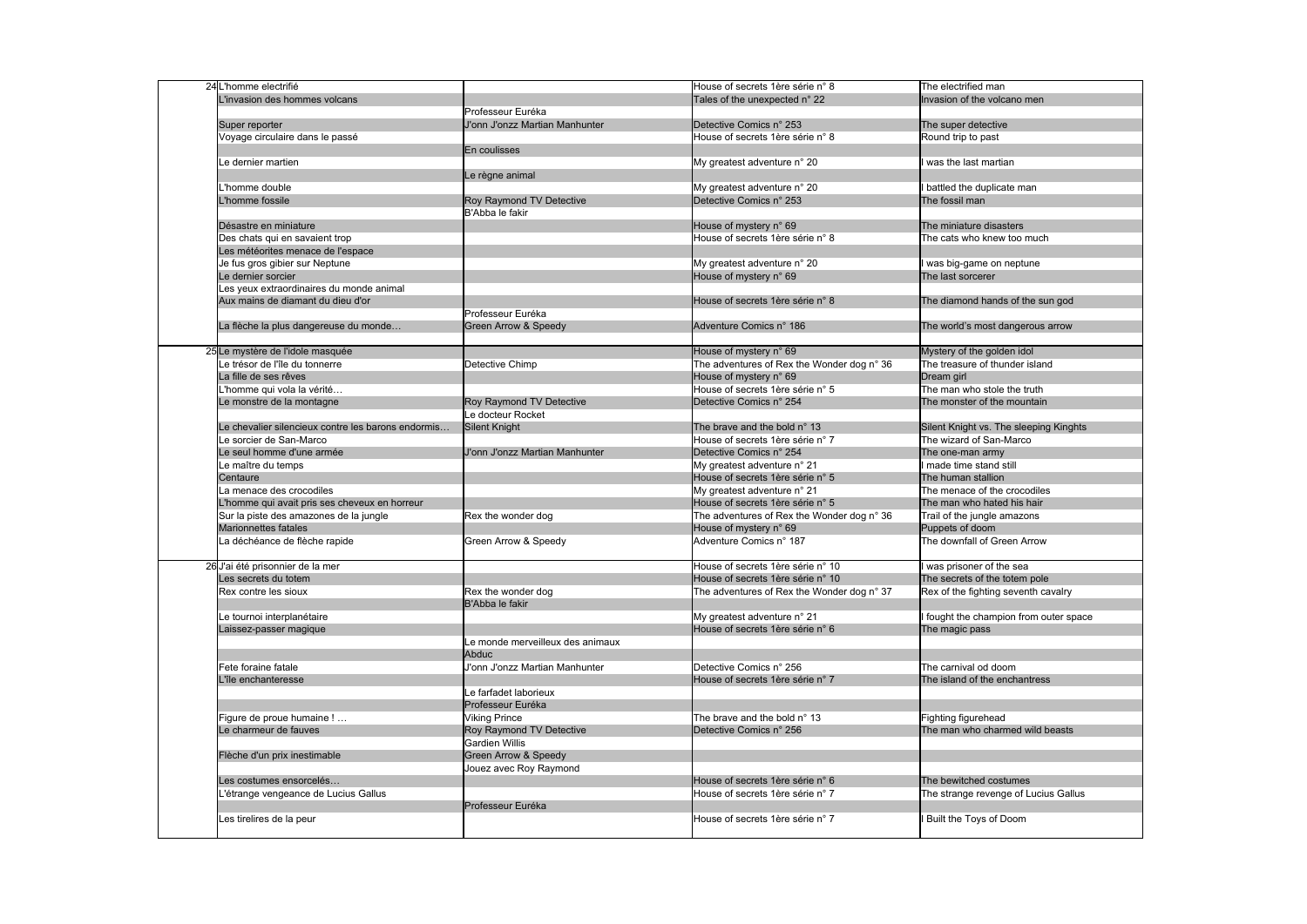| 27 La fille sous la sphère de verre !        |                                | House of mystery n° 72                     | The girl in the glass sphere               |
|----------------------------------------------|--------------------------------|--------------------------------------------|--------------------------------------------|
| Le retour de Cléopatre ?                     | Roy Raymond TV Detective       | Detective Comics n° 257                    | The return of Cleopatra                    |
| Qui suis-je ?                                |                                | Tales of the unexpected n° 23              | Who am I?                                  |
|                                              | Tous les hommes sont égaux     |                                            |                                            |
| Invitation martienne                         |                                | Tales of the unexpected n° 23              | The invitation from Mars                   |
| Satellite sous-marin                         | Rex the wonder dog             | The adventures of Rex the Wonder dog n° 37 | Mystery of the undersea satellite          |
| Le voyage dans l'ombre                       |                                | House of mystery n° 72                     | Dark journey                               |
| Roi de la pègre                              | J'onn J'onzz Martian Manhunter | Detective Comics n° 257                    | King of the underworld                     |
|                                              | Imaginez                       |                                            |                                            |
| Retour du fantôme masqué                     |                                | House of mystery n° 72                     | The return of the masked phantom           |
| Robin des bois roi d'Angleterre              | Robin Hood                     | The brave and the bold n° 13               | King Robin the first                       |
| L'île des marionnettes                       |                                | House of secrets 1ère série n° 10          | The isle of the puppet man                 |
| L'homme à deux dimensions                    |                                | Tales of the unexpected n° 24              | The two dimensional man                    |
|                                              | Professeur Euréka              |                                            |                                            |
| Les archers du Roy                           | Green Arrow & Speedy           | Adventure Comics n° 226                    | The scarlet bowmen                         |
| Animaux immortels !                          |                                | House of secrets 1ère série n° 10          | The immortals animals                      |
|                                              | B'Abba le fakir                |                                            |                                            |
|                                              |                                | Tales of the unexpected n° 23              | The atomic sled                            |
| Le toboggan atomique                         |                                |                                            |                                            |
| 28 Martien au masque de fer                  |                                | Tales of the unexpected n° 25              | The martian in the iron mask               |
| Le fantôme des flammes                       |                                | House of mystery n° 71                     | The phantom of the flames                  |
| Chasse à l'homme autour du monde             | J'onn J'onzz Martian Manhunter | Detective Comics n° 255                    | World-wide manhunt                         |
|                                              | Professeur Euréka              |                                            |                                            |
|                                              |                                | The brave and the bold n° 16               |                                            |
| Piège de Sire Epervier                       | Silent Knight                  |                                            | The trap of Sir Hawk                       |
| -'enfant de la jungle de Jupiter             |                                | Tales of the unexpected n° 24              | Jungle boy from Jupiter                    |
|                                              | Le meilleur élève de la nature |                                            |                                            |
| Le robot archer                              | Green Arrow & Speedy           | World's finest comics n° 76                | The mechanical archer                      |
|                                              | <b>Gardien Willis</b>          |                                            |                                            |
| La menace des hommes taupes                  |                                | House of mystery n° 71                     | The menace of the molemen                  |
|                                              | <b>Cloches et bruits</b>       |                                            |                                            |
| Le secret du planétoïde zéro                 |                                | Tales of the unexpected n° 24              | The secret of planetoid zero               |
| es fantômes sur le ring                      |                                | House of secrets 1ère série n° 6           | The phantoms in the ring                   |
| 'expérience 1000                             |                                | House of secrets 1ère série n° 6           | Experiment 1000                            |
|                                              | <b>B'Abba le fakir</b>         |                                            |                                            |
| Géants de l'espace                           |                                | Tales of the unexpected n° 23              | The giants from outer space                |
| Le visiteur saturnien                        | Roy Raymond TV Detective       | Detective Comics n° 255                    | The stranger from Saturn                   |
|                                              | Par tous les pays              |                                            |                                            |
| Prisonnier de la cité d'or                   |                                | House of mystery n° 71                     | Prisoner of the golden city                |
|                                              |                                |                                            |                                            |
| 29 La tribu de demain                        |                                | My greatest adventure n° 23                | I found the tribe of tomorrow              |
| Le viking et la sirène                       | <b>Viking Prince</b>           | The brave and the bold n° 16               | The viking and the mermaid                 |
| Navire porte malheur                         | J'onn J'onzz Martian Manhunter | Detective Comics n° 258                    | The jinxed ship                            |
| Prison de l'espace                           |                                | My greatest adventure n° 23                | was a captive in a space prison            |
| Les francs archers du monde                  | Green Arrow & Speedy           | Adventure Comics n° 250                    | The green arrow of the world               |
| Frontière sauvage de l'espace                |                                | My greatest adventure n° 22                | was an outer-space frontiersman            |
|                                              |                                |                                            | I stole Earth's greatest secret            |
| Le plus grand secret de la Terre             | Professeur Euréka              | My greatest adventure n° 23                |                                            |
|                                              |                                |                                            |                                            |
| Les maraudeurs de minuit                     |                                | My greatest adventure n° 22                | The midnight marauders                     |
| Prisonnier de la montagne magique            |                                | My greatest adventure n° 22                | I was trapped in the magic moutain         |
| Mr Désastre                                  | Roy Raymond TV Detective       | Detective Comics n° 258                    | Mr. Disaster                               |
|                                              | Mic Rossillon                  |                                            |                                            |
| Mystérieux message provenant d'une mine d'or | Rex the wonder dog             | The adventures of Rex the Wonder dog n° 38 | Mystery message from nugget ridge          |
| Le monstre metallivore                       |                                | My greatest adventure n° 21                | We were doomed by the metal-eating monster |
| La rotation des étoiles !                    |                                |                                            |                                            |
|                                              |                                |                                            |                                            |
|                                              |                                |                                            |                                            |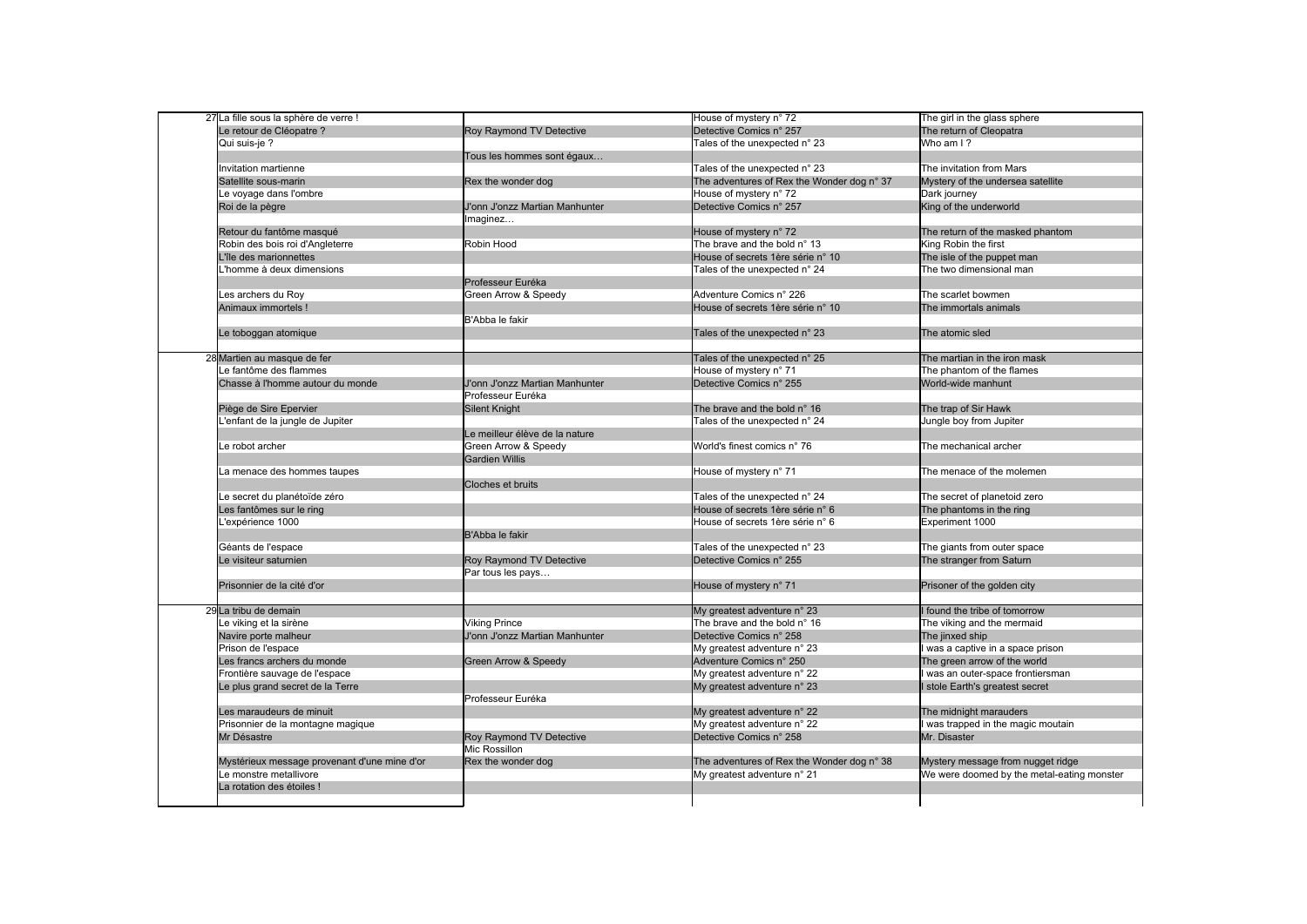| 30 J'ai capté le passé                          |                                | House of mystery n° 75                     | I tuned in the past                           |
|-------------------------------------------------|--------------------------------|--------------------------------------------|-----------------------------------------------|
| J'étais le sosie d'un baron féodal              |                                | My greatest adventure n° 22                | was a stand-in for a feudal baron             |
| e secret du Maharadjah doré                     | Rex the wonder dog             | The adventures of Rex the Wonder dog n° 38 | Secret of the golden Maharajah                |
| Le secret des noirs abîmes                      |                                | House of mystery n° 75                     | The secret of the black abyss                 |
| La forêt fantastique                            | Roy Raymond TV Detective       | Detective Comics n° 260                    | The fantastic forest                          |
|                                                 | B'Abba le fakir                |                                            |                                               |
| homme aux neuf vies                             |                                | House of mystery n° 70                     | The man with the nine lives                   |
| Créatures de nulle part                         |                                | House of mystery n° 70                     | The creature from nowhere                     |
| "Fatale mascarade!"                             |                                | House of mystery n° 75                     | The fatal masquerade                          |
| e fugitif de Saturne                            |                                | Tales of the unexpected n° 24              | The fugitif from Saturn                       |
| Le super-secret de John Jones                   | J'onn J'onzz Martian Manhunter | Detective Comics n° 260                    | John Jone's super secret                      |
|                                                 | Professeur Euréka              |                                            |                                               |
| La menace du labyrinthe                         |                                | House of mystery n° 70                     | The menace of the maze                        |
| 'étonnante expérience du Pr Snodgrass           | Detective Chimp                | The adventures of Rex the Wonder dog n° 38 | The amazing experiment of professor Snodgrass |
| Sa mission spéciale                             |                                | House of mystery n° 75                     | Assignment: Unknown                           |
| A l'abri du totem                               |                                | House of mystery n° 70                     | The Wooden Bodyguard                          |
|                                                 |                                |                                            |                                               |
| 31 Le géant de l'espace                         |                                | My greatest adventure n° 24                | We battled the space giant                    |
| La caméra prophétique                           |                                | House of mystery n° 77                     | The prophetic camera                          |
| es pions d'un echiquiers de géants              |                                | House of mystery n° 77                     | was trapped on the chessboard of the giants   |
|                                                 | Coutumes féodales              |                                            |                                               |
| Ma figure interdite                             |                                | House of mystery n° 77                     | My forbidden face                             |
| Catastrophes des réductions                     | Roy Raymond TV Detective       | Detective Comics n° 259                    | The tiny catastrophes                         |
|                                                 | B'Abba le fakir                |                                            |                                               |
| La bataille de marionnettes!                    |                                | House of mystery n° 73                     | The Voodoo Battle                             |
| Secret du perroquet vindicatif !                |                                | House of mystery n° 73                     | The secret of the vengeful parrot             |
| es jumelles artificielles                       |                                | House of mystery n° 76                     | The artificial twin                           |
| Roi de l'évasion                                | J'onn J'onzz Martian Manhunter | Detective Comics n° 259                    |                                               |
|                                                 |                                |                                            | The getaway king                              |
| 32 Je fus prisonnier du monde de l'arc-en-ciel  |                                | My greatest adventure n° 25                | was a prisoner of the rainbow people          |
| 3 portes du destin                              |                                | House of secrets 1ère série n° 12          | Three doors to doom                           |
| 'esprit sculpteur                               |                                | House of secrets 1ère série n° 12          | The spirit sculptor                           |
| J'ai conduit le plus étrange safari de la Terre |                                | My greatest adventure n° 25                | I led Earth's strangest safari                |
|                                                 | Jouez à attrapper le chien !   |                                            |                                               |
| De gardien du passé                             |                                | House of secrets 1ère série n° 11          | The guardian of the past                      |
| es îles qui sombrent !                          |                                | House of secrets 1ère série n° 11          | The sinking islands                           |
| homme qui ne pouvait s'arrêter de grandir       |                                | House of secrets 1ère série n° 11          | The man who couldn't stop growing             |
|                                                 | Le magasin aux variétés        |                                            |                                               |
| es créatures des cavernes de Xota               |                                | My greatest adventure n° 25                | The cave creatures of Xota                    |
| Le prisonnier magnétique                        |                                | Tales of the unexpected n° 26              | The magnetic prison                           |
|                                                 |                                |                                            |                                               |
| 33 Monte Cristo de l'espace                     |                                | Tales of the unexpected n° 34              | The Monte Cristo of space                     |
| Tambour du remords                              |                                | House of secrets 1ère série n° 9           | The doomsday drum                             |
| Dernier hommes des cavernes                     |                                | House of secrets 1ère série n° 9           | The last caveman                              |
| ardent dragon du ciel                           |                                | House of secrets 1ère série n° 9           | The fiery sky dragon                          |
|                                                 | C'est amusant à savoir         |                                            |                                               |
| Prisonniers de l'univers miniature              |                                | House of mystery n° 76                     | Prisoners of the tiny universe                |
| Envahisseurs de la nuit                         |                                |                                            | Invaders of the dark                          |
|                                                 |                                | House of mystery n° 76                     |                                               |
|                                                 | Professeur Euréka              |                                            |                                               |
| Mirage en dessous de la mer                     |                                | House of mystery n° 76                     | The mirage beneath the sea                    |
| Créatures de puzzles                            |                                | House of secrets 1ère série n° 9           | The jigsaw creatures                          |
|                                                 | Pourriez-vous expliquer cela ? | My greatest adventure n° 24                | Can you explain it?                           |
|                                                 | Jour de visite                 |                                            |                                               |
| Musée qui revient à la vie                      |                                | House of mystery n° 73                     | The museum that came to life                  |
| 34 La menace-pesanteur                          |                                | House of mystery n° 74                     |                                               |
|                                                 |                                |                                            | The anti-gravity menace                       |
| 13ème heure                                     |                                | House of mystery n° 78                     | The 13th hour                                 |
| a dame en noir                                  |                                | House of mystery n° 78                     | The lady in black                             |
| La ville qui était truquée                      |                                | House of mystery n° 78                     | The town that was tricked                     |
| Les 100 vies de Napoléon Burke                  |                                | House of mystery n° 78                     | The 100 lives of Napoléon Burke               |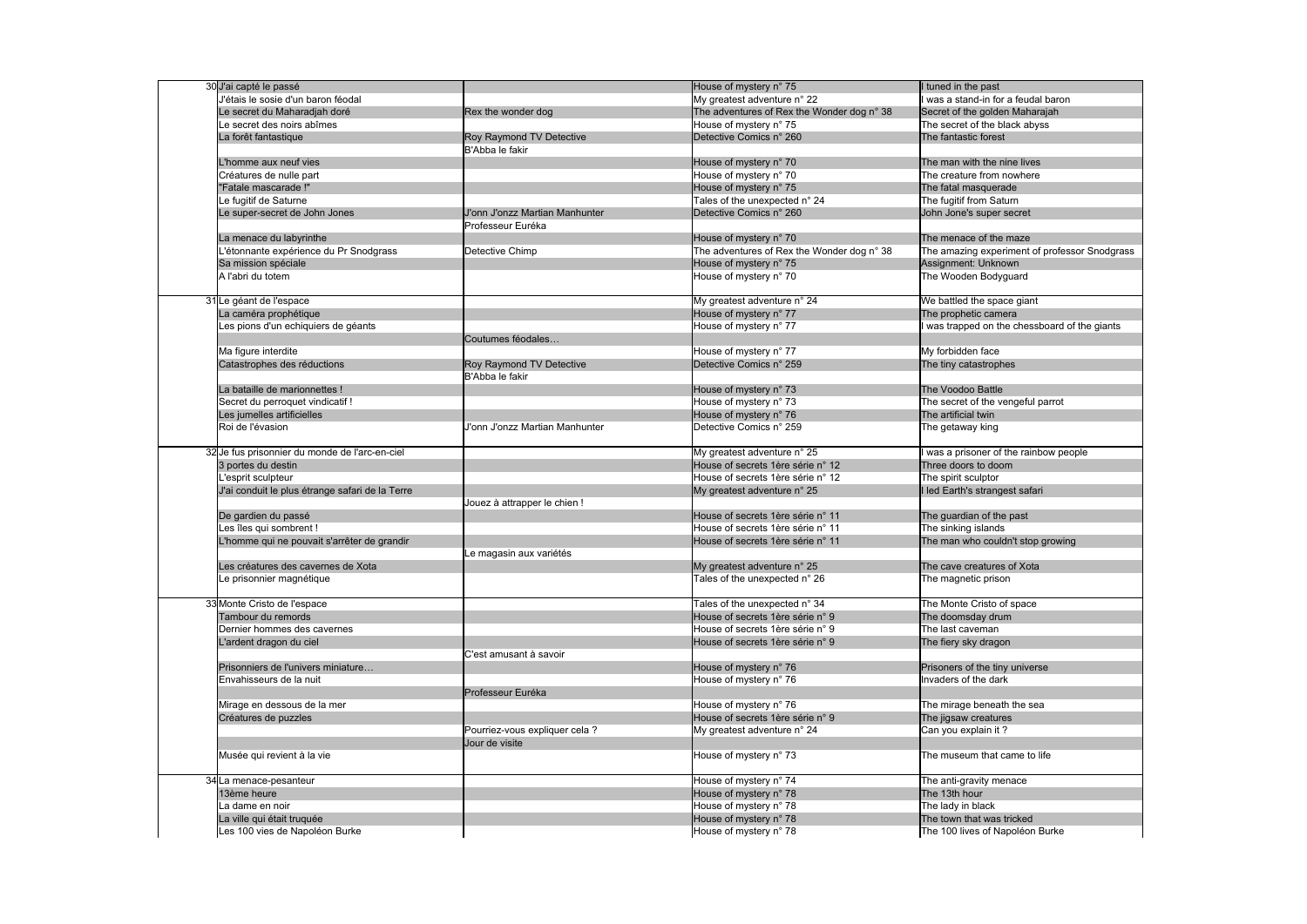| Les yeux fous                              |                          | House of mystery $n^{\circ}$ 77            | The eyes that went berserk        |
|--------------------------------------------|--------------------------|--------------------------------------------|-----------------------------------|
| J'étais devenu le premier homme du futur ! |                          | My greatest adventure n° 24                | I was the first future man        |
| J'étais le Robinson Crusoé de l'espace     |                          | My greatest adventure $n^{\circ}$ 24       | I was the Robinson Crusoe of spa  |
| Chien de garde de la maison                | Rex the wonder dog       | The adventures of Rex the Wonder dog n° 19 | The four-footed lighthouse keeper |
|                                            | <b>Professeur Euréka</b> |                                            |                                   |
|                                            |                          |                                            |                                   |

 $s$ on Crusoe of space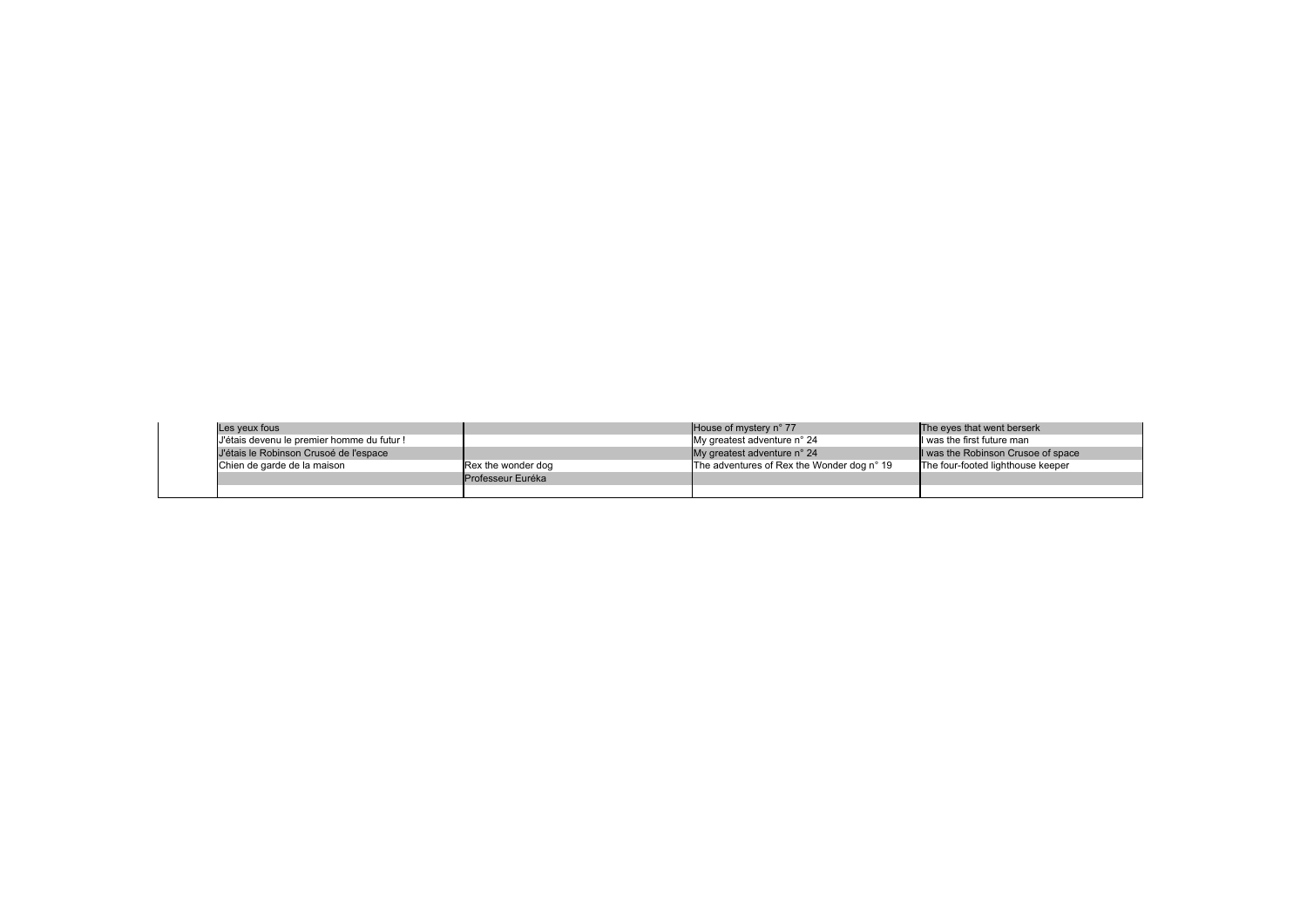| 35 La dame de la lune                             |                                 | House of secrets 1ère série n° 17          | House of secrets 1ère série n° 17            |
|---------------------------------------------------|---------------------------------|--------------------------------------------|----------------------------------------------|
| Des chaussures miraculeuses !                     |                                 | Tales of the unexpected n° 34              | The miraculous shoes                         |
| L'homme qui haissaït la chance                    |                                 | House of secrets 1ère série n° 17          | The man who hated good luck                  |
| Le dragon des temps modernes                      |                                 | House of mystery n° 74                     | The dragon of time square                    |
| Trou dans le ciel                                 |                                 | House of secrets 1ère série n° 12          | The hole in the sky                          |
| Marchand de sortilèges                            |                                 | House of secrets 1ère série n° 11          | The supernatural swindler                    |
|                                                   |                                 |                                            |                                              |
| homme dans la peau d'un martien                   |                                 | House of mystery n° 74                     | The man with the martian body                |
| Le livre magique de Kra                           |                                 | House of secrets 1ère série n° 17          | The magic book of Kra                        |
| lécole des sorciers!                              |                                 | House of mystery n° 74                     | The school for sorcerers                     |
| 'accusateur invisible                             |                                 | House of secrets 1ère série n° 17          | The unseen accuser                           |
|                                                   | B'Abba le fakir                 |                                            |                                              |
|                                                   |                                 |                                            |                                              |
| 36 Un glaçon humain                               |                                 | House of mystery n° 73                     | The human icicle                             |
| homme qui fit utopie                              |                                 | House of mystery n° 81                     | The man who made utopia                      |
| Roc erratique                                     |                                 | Tales of the unexpected n° 25              | The runaway rock                             |
| Le prisonnier des couleurs                        |                                 | House of mystery n° 81                     | The prisoner of the paints                   |
| "L'homme qui refusa de mourir"                    | Un grand conte vrai             |                                            |                                              |
| 'astéroïde des sorciers                           |                                 | Tales of the unexpected n° 25              | The sorcerer's asteroid                      |
| Le secret du singe indien                         | Detective Chimp                 |                                            |                                              |
|                                                   |                                 |                                            |                                              |
| Du garçon aux super-pouvoirs                      |                                 | House of mystery n° 81                     | The boy with the super powers                |
|                                                   | Peter Poupon explorateur        |                                            |                                              |
| 'La preuve de la caméra du chien"                 | Rex the wonder dog              | The adventures of Rex the Wonder dog n° 21 | Clue of the canine camera                    |
| Des éprouvettes étranges                          |                                 | House of mystery n° 81                     | The menace of the alien test tubes           |
|                                                   |                                 |                                            |                                              |
| 37 Quelque chose de vivant dans le volcan n° 13 ! |                                 | House of mystery n° 83                     | Something's alive in volcano 13              |
| Rendez-vous avec le désastre !                    |                                 | House of mystery n° 79                     | A dale with disaster                         |
| Le mystère de l'œil martien                       |                                 | House of mystery n° 83                     | The mystery of the martian eye               |
| Le fantastique puit de la fortune !               |                                 | House of secrets 1ère série n° 14          | The fantastic whishing well                  |
| La créature de l'espace intérieur                 |                                 | House of mystery n° 79                     | The creature from inner space                |
| Le magicien de Broadway!                          |                                 | House of secrets 1ère série n° 14          | The swami of Broadway                        |
| La créature de la caméra                          |                                 | House of secrets 1ère série n° 15          | The creature in the camera                   |
|                                                   |                                 |                                            |                                              |
| Le fantastique puzzle du ciel !                   |                                 | House of mystery n° 79                     | The fantastic sky puzzle                     |
| Au duel des sorciers                              |                                 | House of mystery n° 79                     | Duel of the sorcerers                        |
|                                                   |                                 |                                            |                                              |
| 38 Fantastique machine à écrire                   |                                 | House of secrets 1ère série n° 18          | The fantastic typewriter                     |
| Super-pouvoirs !                                  |                                 | House of secrets 1ère série n° 13          | The sleuth with the super-powers             |
| La figure dans le brouillard.                     |                                 | House of secrets 1ère série n° 13          | The face in the mist                         |
| Fantastique faucon humain                         | J'onn J'onzz Martian Manhunter  | Detective Comics n° 265                    | The fantastic human falcon                   |
| homme au double destin                            |                                 | House of mystery n° 85                     | The man with the double destiny              |
| Menace des lueurs mortelles                       | Roy Raymond TV Detective        | Detective Comics n° 265                    | The menace of the deadly lights              |
| Rester à l'abri de l'air                          |                                 | House of secrets 1ère série n° 15          | Stay away from air !                         |
| Boy planétaire                                    | Tommy Tomorrow                  | Action Comics n° 250                       | The boy planeteer                            |
| La menace de multifax                             |                                 | House of secrets 1ère série n° 13          | The menace of multifax                       |
|                                                   |                                 |                                            |                                              |
| Le musée des inventions sans valeur               |                                 | House of secrets 1ère série n° 13          | Museum of worthless inventions               |
|                                                   |                                 |                                            |                                              |
| 39L'homme que la créature craignait               |                                 | House of mystery n° 88                     | The man the creature feared                  |
| Pouvoirs défendus                                 |                                 | My greatest adventure n° 29                | I tracked the forbidden powers               |
| Des rêves des réalités                            | Roy Raymond TV Detective        | Detective Comics n° 263                    | The man who made dreams come true            |
| Pierre du sorcier !                               |                                 | House of secrets 1ère série n° 18          | Prisoner of the sorcerer-stone               |
| Criminel qui ne pouvait pas être pris             |                                 | House of secrets 1ère série n° 18          | The criminal who couldn't be caught          |
| Reportage interdit !                              |                                 | My greatest adventure n° 29                | I reported the impossible space scoops       |
| Nous avons libéré les hommes thermogènes          |                                 | My greatest adventure n° 29                | We unleashed the thermo-men of silent valley |
| La guerre qui ne finirait jamais !                | <b>Green Arrow &amp; Speedy</b> | Action Comics n° 255                       | The war that never ended                     |
| Créatutes sur l'orbitre                           |                                 | House of secrets 1ère série n° 18          | The creatures in orbit                       |
|                                                   |                                 |                                            |                                              |
|                                                   |                                 |                                            |                                              |
| 40 Masques défendus                               |                                 | My greatest adventure n° 28                | We wore the forbidden masks                  |
| J'eus adopté un garçon martien                    |                                 | Tales of the unexpected n° 28              | l adopted a martian boy                      |
| Flèche rapide au pied du mur                      | Green Arrow & Speedy            |                                            |                                              |
| L'homme qui captura les ombres                    |                                 | House of secrets 1ère série n° 15          | The man who captured shadows                 |
| Super commerçant de l'espace                      |                                 | Tales of the unexpected n° 28              | The super space salesman                     |
|                                                   |                                 |                                            |                                              |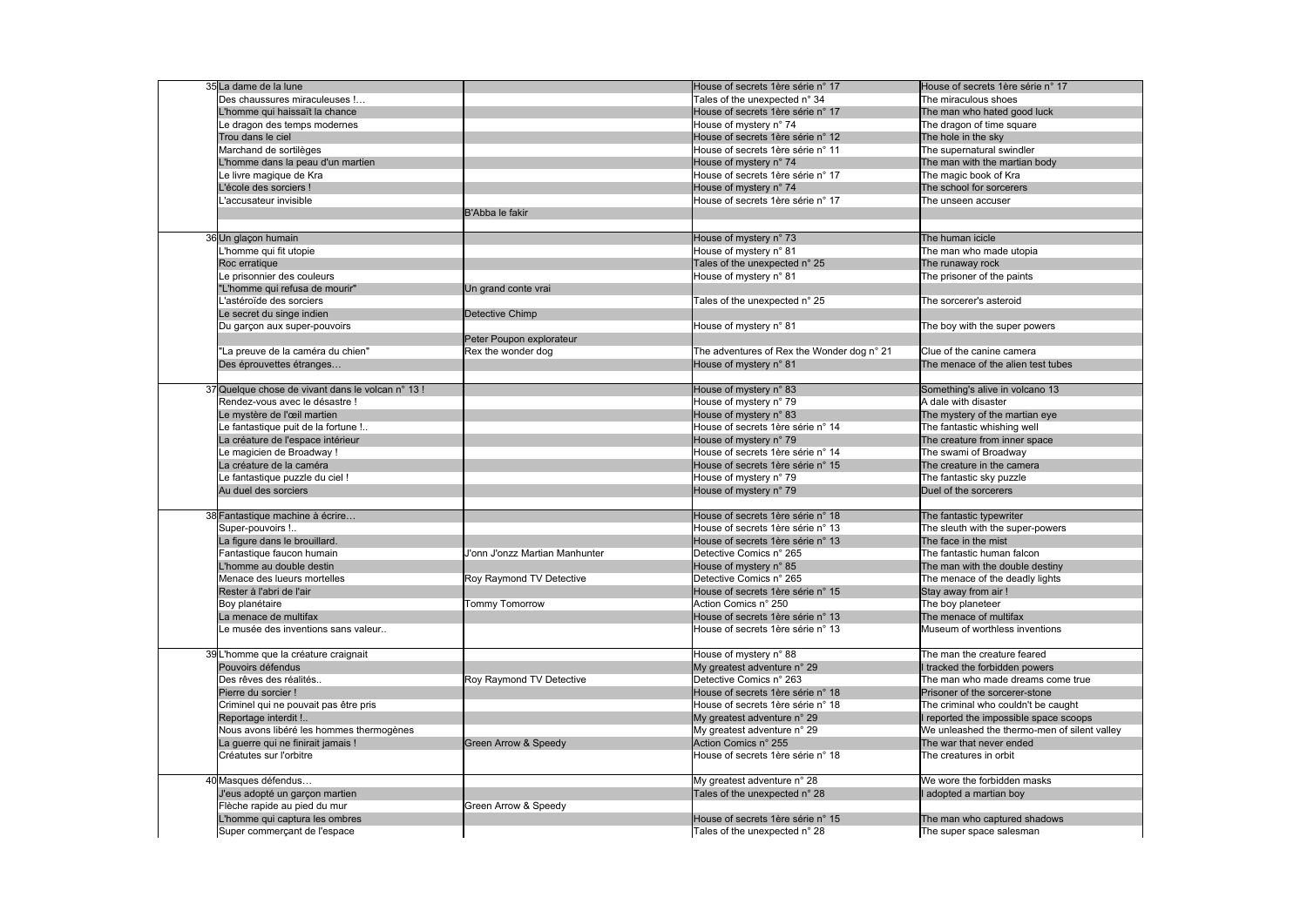| Menace microscopique !             |                                | My greatest adventure n° 28 | We battled the microscopion  |
|------------------------------------|--------------------------------|-----------------------------|------------------------------|
| ICréatures camouflées              |                                | My greatest adventure n° 28 | I stalked the camouflage co  |
| Prestidigitateur criminel !        | U'onn J'onzz Martian Manhunter | Detective Comics n° 263     | <b>The crime conjurer</b>    |
| Les prisonniers de la cité secrète |                                | House of mystery n° 83      | Prisoners of the secret city |
|                                    |                                |                             |                              |

microscopique menace

mouflage creatures<br>urer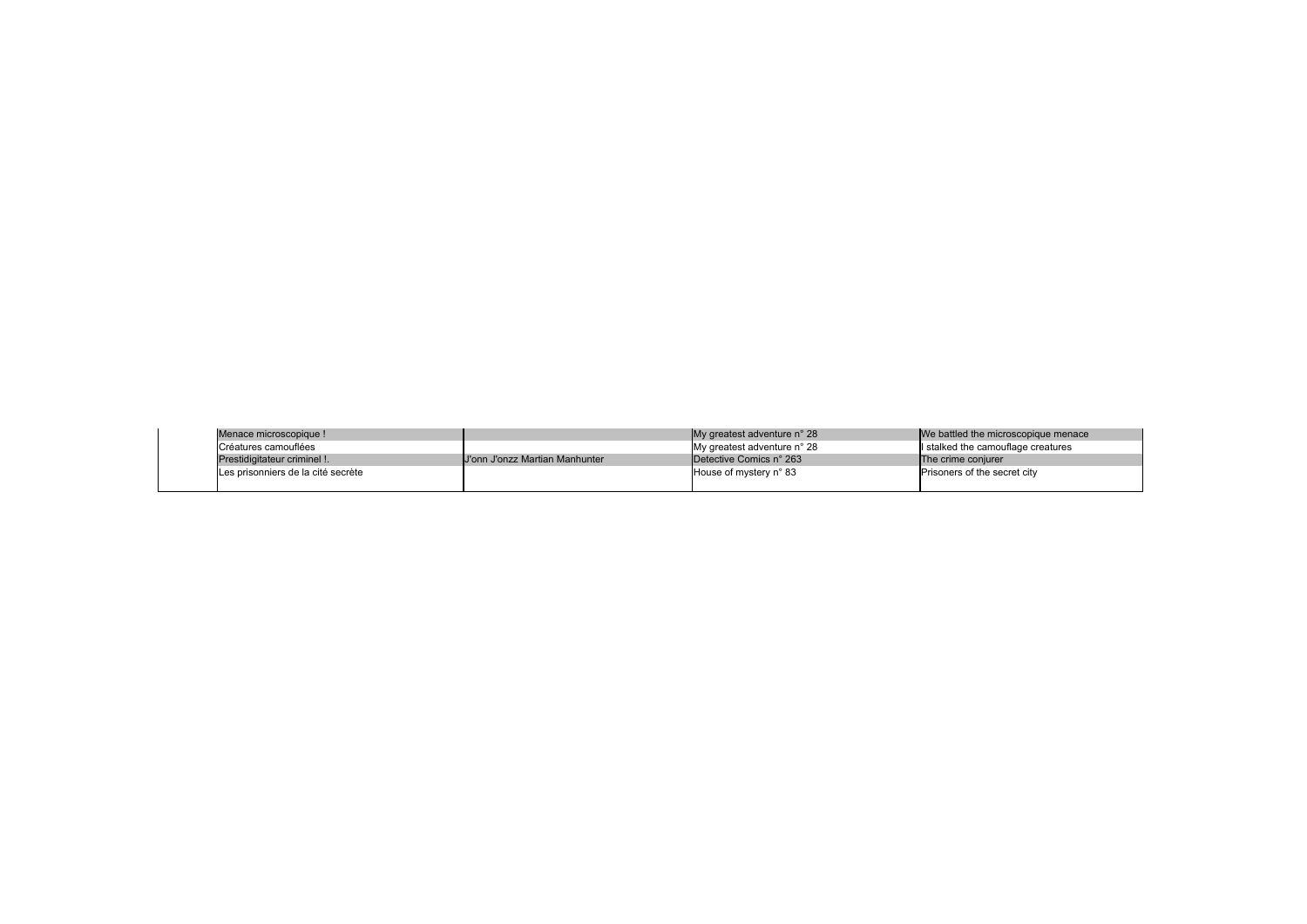| 41 Marionnettes humaines                    |                                 | My greatest adventure n° 30                | We were trapped as human puppets        |
|---------------------------------------------|---------------------------------|--------------------------------------------|-----------------------------------------|
| Prisonnier du pays déserté                  |                                 | House of mystery n° 80                     | Prisoner of the empty quarter           |
| La malédiction du dieu de feu               |                                 | House of secrets 1ère série n° 14          | The curse of the fire god               |
| Planète des esprits ?                       |                                 | House of mystery n° 80                     | Ghost planet                            |
| Menace des profondeurs                      |                                 | My greatest adventure n° 30                | I battled the doom from the deep        |
| Le roi des hommes mécaniques                |                                 | My greatest adventure n° 26                | I was the king of the mechanical men    |
| Secret du chasseur magique                  |                                 | House of secrets 1ère série n° 20          | The secret of hunter-magic              |
| L'homme aux multiples visages               |                                 | House of mystery n° 80                     | Theman with coutnless faces             |
| Voyage dans le supernaturel                 |                                 | My greatest adventure n° 30                | We cruised into the supernatural        |
| 42 L'homme en évolution                     |                                 | My greatest adventure n° 31                | We found the evolution man              |
| Garde du corps des hommes qui disparaissent |                                 | House of secrets 1ère série n° 16          | Bodyguard of vanishing men              |
| Voleur du cerveau !                         |                                 | Tales of the unexpected n° 27              | The brain thief                         |
| Un hercule des temps modernes !             |                                 | My greatest adventure n° 31                | I was a modern hercules                 |
| Bateau fantôme                              | <b>Viking Prince</b>            | The brave and the bold n° 14               | The ghost ship                          |
| Pilote d'essais de l'espace                 |                                 | My greatest adventure n° 31                | I was a test pilot in outer space       |
| es hommes des cavernes du XXème siècle      |                                 | My greatest adventure n° 27                | We were 20th century cavemen            |
| Trésor défendu!                             |                                 | My greatest adventure n° 27                | We hunted the forbidden treasure        |
|                                             |                                 |                                            |                                         |
| 43 Etrange prisonnier de la Terre           |                                 | My greatest adventure n° 34                | I was Earth's strangest prisoner        |
| Le détective atomique                       |                                 | House of mystery n° 86                     | The atom detective                      |
| Marchés de dupes                            |                                 | House of mystery n° 86                     | The baffling bargains                   |
| Ouragan humain                              |                                 | House of mystery n° 88                     | The human hurricane                     |
| Premier exilé de la Terre                   |                                 | My greatest adventure n° 27                | I was Earth's first exile               |
| ncroyables créatures de feu !               |                                 | House of secrets 1ère série n° 20          | The incredible fireball creatures       |
| Naufragé avec une créature de l'espace      |                                 | House of secrets 1ère série n° 20          | I was shipwrecked with a space creature |
| L'or maudit                                 |                                 | My greatest adventure n° 34                | fought the hunded-year gold curse       |
|                                             |                                 |                                            |                                         |
| 44 Captif du super-robot                    |                                 | My greatest adventure n° 35                | was captive of the super-robot          |
| Un martien!                                 |                                 | House of mystery n° 89                     | They call me a martian                  |
| Créatures nébuleuses !                      |                                 | My greatest adventure n° 34                | We unleashed the cloud creatures        |
| Le mystère de la vallée du volcan           |                                 | My greatest adventure n° 35                | I solved the mystery of volcano valley  |
| Détecteur de mensonge en or                 | Roy Raymond TV Detective        | Detective Comics n° 264                    | The golden lie detector                 |
| Hommes animaux!                             |                                 | House of mystery n° 88                     | The return of the animal men            |
| Créatures rampantes d'acier                 |                                 | House of secrets 1ère série n° 23          | The creeping creatures of steel         |
| Sorcier dans le passé                       |                                 | My greatest adventure n° 35                | I was a wizard of th past               |
|                                             |                                 |                                            |                                         |
| 45 L'homme volcan                           |                                 | My greatest adventure n° 36                | I battled the volcano man               |
| La plante dévastatrice                      | <b>Roy Raymond TV Detective</b> | Detective Comics n° 277                    | The plundering plant                    |
| Etrange commerçant de la Terre              |                                 | House of mystery n° 85                     | Earth's strangest salesman              |
| Envouté par Lady Fatalité                   |                                 | My greatest adventure n° 36                | I was bewitched by Lady Doom            |
| Le secret du crocodile d'or                 | Rex the wonder dog              | The adventures of Rex the Wonder dog n° 34 | Secret of the golden crocodile          |
| Au jugement de Tommy Tomorrow               | Tommy Tomorrow                  | Action Comics n° 240                       | The trial of Tommy Tomorrow             |
| La menace de Monsieur Papillon              | J'onn J'onzz Martian Manhunter  | Detective Comics n° 266                    | The challenge of the masked avenger     |
| Globule d'or                                |                                 | House of mystery n° 92                     | Menace of the golden globule            |
|                                             |                                 |                                            |                                         |

(1) Indiqué Dan Brainty

## **Big Boy / Big Boss 1ère série**

| Numéro | Titre de l'histoire                  | Série                    | Publication aux USA                        | Titre original                  |
|--------|--------------------------------------|--------------------------|--------------------------------------------|---------------------------------|
|        |                                      |                          |                                            |                                 |
|        |                                      |                          |                                            |                                 |
|        |                                      |                          |                                            |                                 |
|        | 46 Le géant de l'age de glace        |                          | My greatest adventures n° 40               | We Found the Ice-Age Giant      |
|        | La grande farce de l'espace          | Roy Raymond TV Detective | Detective Comics n° 276                    | The great space hoax            |
|        | L'histoire de la caméra du Chimpanzé | Detective Chimp          | The adventures of Rex the Wonder dog n° 34 | The case of the chimpanzee's o  |
|        | Attaque de nuit                      |                          |                                            |                                 |
|        | La 4ème dimension                    | <b>Tommy Tomorrow</b>    | Action Comics n° 238                       | Marooned in the fourth dimensi- |

| Titre original |
|----------------|
|                |
|                |

L'histoire de Chimpanze de hoax<br>Le chimp The adventures of Chimpanzee's camera

he fourth dimension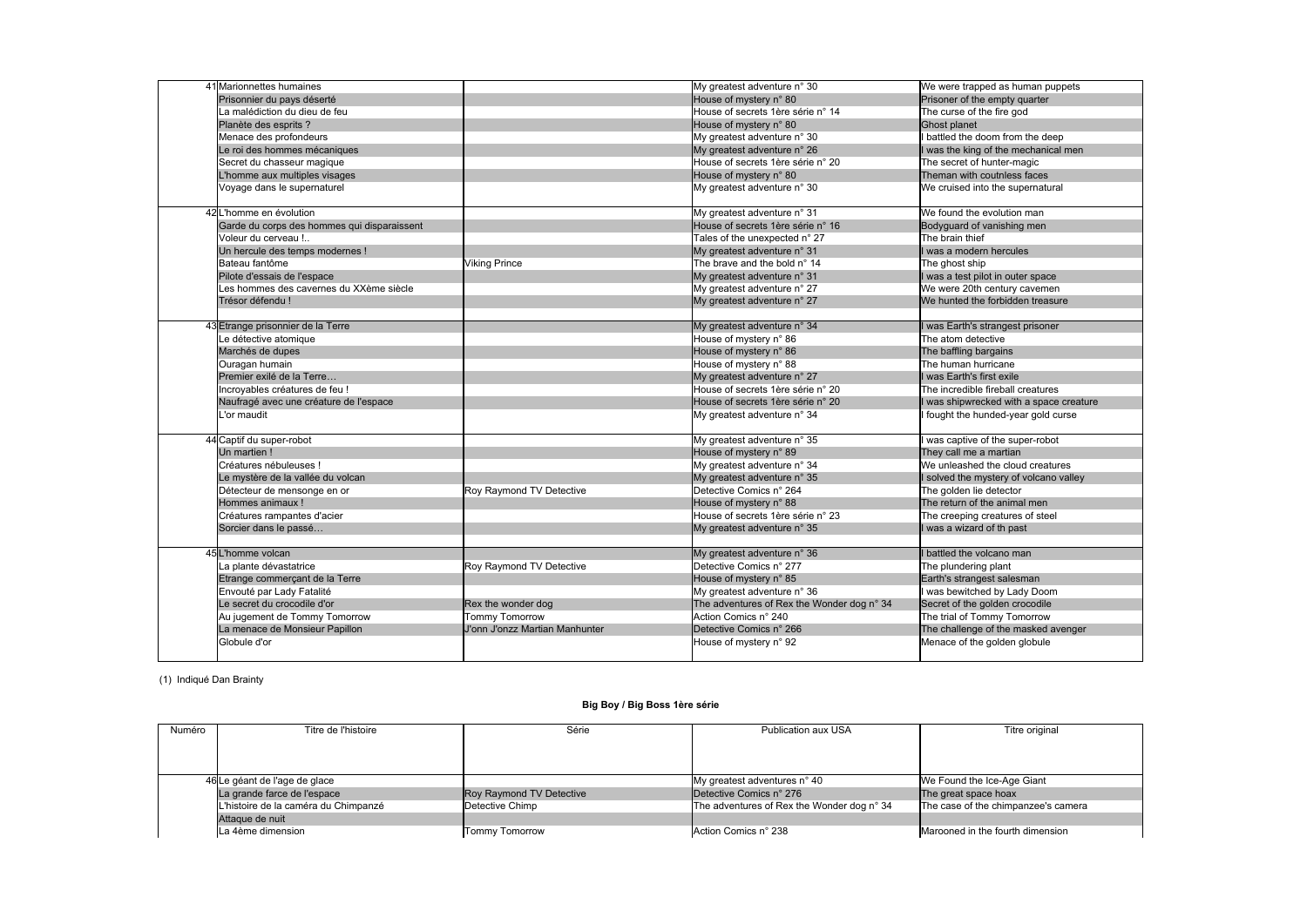| Une visite au zoo                          | <b>Bib et Zette</b>                  |                                   |                                          |
|--------------------------------------------|--------------------------------------|-----------------------------------|------------------------------------------|
| Les crimes de John Jones                   | J'onn J'onzz Martian Manhunter       | Detective Comics n° 276           | The crimes of John Jones                 |
| La ville martienne des U.S.A.              |                                      | Tales of the unexpected n° 33     | Martian Town, USA                        |
| L'homme ouragan                            |                                      | My greatest adventures n° 40      | We Battled the Storm Creature            |
|                                            |                                      |                                   |                                          |
| 47 Le secret de l'œuf fossile              | <b>Mark Merlin</b>                   | House of secrets 1ère série n° 27 | The secret of the fossil egg             |
| Le stoppeur de montres magique             | Roy Raymond TV Detective             | Detective Comics n° 266           | The magic stop watch                     |
| Vol de diversion                           |                                      |                                   |                                          |
|                                            | Rex the wonder dog                   |                                   |                                          |
|                                            | lest connu que mais le saviez vous ? |                                   |                                          |
| Redevenu un garçon                         | <b>Tommy Tomorrow</b>                |                                   |                                          |
| Art culinaire                              | Les trois mousquetaires              |                                   |                                          |
| Le dernier en bas                          |                                      |                                   |                                          |
| Menace des armes martiennes                | J'onn J'onzz Martian Manhunter       | Detective Comics n° 264           | Menaces of the martian weapons!          |
| L'énigme de l'île hasard                   |                                      | House of secrets 1ère série n° 27 | The Riddle of Hazard Isle!               |
|                                            |                                      |                                   |                                          |
| 48 Les captifs des hommes-oiseaux          |                                      | My greatest adventures n° 38      | We Were Captives of the Bird-Men         |
| Le planétaire                              | <b>Tommy Tomorrow</b>                |                                   |                                          |
| Pigeon de porte-avions                     |                                      |                                   |                                          |
| La machine à arranger                      | <b>Bib et Zette</b>                  |                                   |                                          |
| Etonnant voyage dans l'espace              |                                      |                                   |                                          |
| Adieu à la Terre                           | J'onn J'onzz Martian Manhunter       | Detective Comics n° 267           | John Jone's farewell to earth            |
| Appareil de gymnastique                    | Detective Chimp                      |                                   |                                          |
| Mystère de la mer magique !                | Roy Raymond TV Detective             | Detective Comics n° 267           | The mystery of the magic sea !           |
|                                            |                                      |                                   |                                          |
| 49 Bête de l'espace                        |                                      | My greatest adventure n° 37       | Stole the Space Beast                    |
| La menace du météorite magnétique          | Roy Raymond TV Detective             | Detective Comics n° 269           | The menace of the magnetic meteorite !   |
|                                            | Oiseaux familiers                    |                                   |                                          |
| La bataille du village immergé             | Mademoiselle Marie                   | Star Spangled War Stories n° 90   | The battle of the sunken village         |
| Qui démasquera John Jones                  | J'onn J'onzz Martian Manhunter       | Detective Comics n° 269           | The man who exposed John Jones           |
|                                            | Boutique des drôleries               |                                   |                                          |
|                                            | Etonnant mais vrai                   |                                   |                                          |
|                                            | Benoit                               |                                   |                                          |
| Garde du corps planétaire                  | Tommy Tomorrow                       | World's finest comics n° 106      | The planeteer bodyguards                 |
| La cité des ombres                         |                                      | House of mystery n° 90            | The Supernatural City                    |
|                                            | Fox et Croa                          |                                   |                                          |
| De la déesse d'or                          |                                      | My greatest adventure n° 39       | We Were Captives of the Golden Goddess   |
|                                            |                                      |                                   |                                          |
| 50 Créatures du lac des échos              |                                      | House of mystery n° 94            | The Creature in Echo Lake                |
| Mystère de l'homme masqué de Mercure       | Roy Raymond TV Detective             | Detective Comics n° 268           | Mystery of the mercurian masquerader     |
| L'homme qui oublia la Terre                |                                      | Strange Adventures n° 110         | The Man Who Forgot the Earth             |
| Rivière de guerre !                        |                                      |                                   |                                          |
| Triple commande                            | <b>Bib et Zette</b>                  |                                   |                                          |
| L'aventure des pouvoirs martiens perturbés | J'onn J'onzz Martian Manhunter       | Detective Comics n° 268           | The mixed-up martian powers              |
| Prisonnier de l'éffigie du sorcier         |                                      | House of mystery n° 94            | The Prisoner of the Wizard's Coin        |
| Le repaire de l'espace                     | Tommy Tomorrow                       |                                   |                                          |
|                                            |                                      |                                   |                                          |
| 51 Les bêtes du monde pétrifié !           |                                      | My greatest adventure n° 44       | We Fought the Beasts of Petrified Island |
| Poursuivis par les éléments                |                                      | My greatest adventure n° 33       | I Was Pursued by the Elements            |
| Le tic tac du sous-marin                   |                                      | Our fighting forces n° 55         | <b>Tick-Tock Sub</b>                     |
| Une fille pour les planétaires             | <b>Tommy Tomorrow</b>                | Action Comics n° 227              | The girl planeteer                       |
| J'ai été enfermé dans un monde cosmique    |                                      | My greatest adventure n° 33       | Was Trapped in a Cosmic World            |
| La peau de banane                          | <b>IHector</b>                       |                                   |                                          |
| La menace de Marsville                     | J'onn J'onzz Martian Manhunter       | Detective Comics n° 281           | The menace of Marsville                  |
|                                            |                                      |                                   |                                          |
| Le pont aérien                             |                                      |                                   |                                          |
| La fille qui devient sorcière              | Roy Raymond TV Detective             | Detective Comics n° 281           | The girl who became a sorceress          |
|                                            |                                      |                                   |                                          |
| 52 J'eus libéré la créature lumière        |                                      | My greatest adventure n° 45       | Unleashed the Light-Ray Creature         |
| Le déluge de l'espace                      |                                      | Strange Adventures n° 113         | The Deluge From Space                    |
| 3 tanks de Tangu!                          |                                      | Our army at war n° 95             | 3 Tanks to Tangu                         |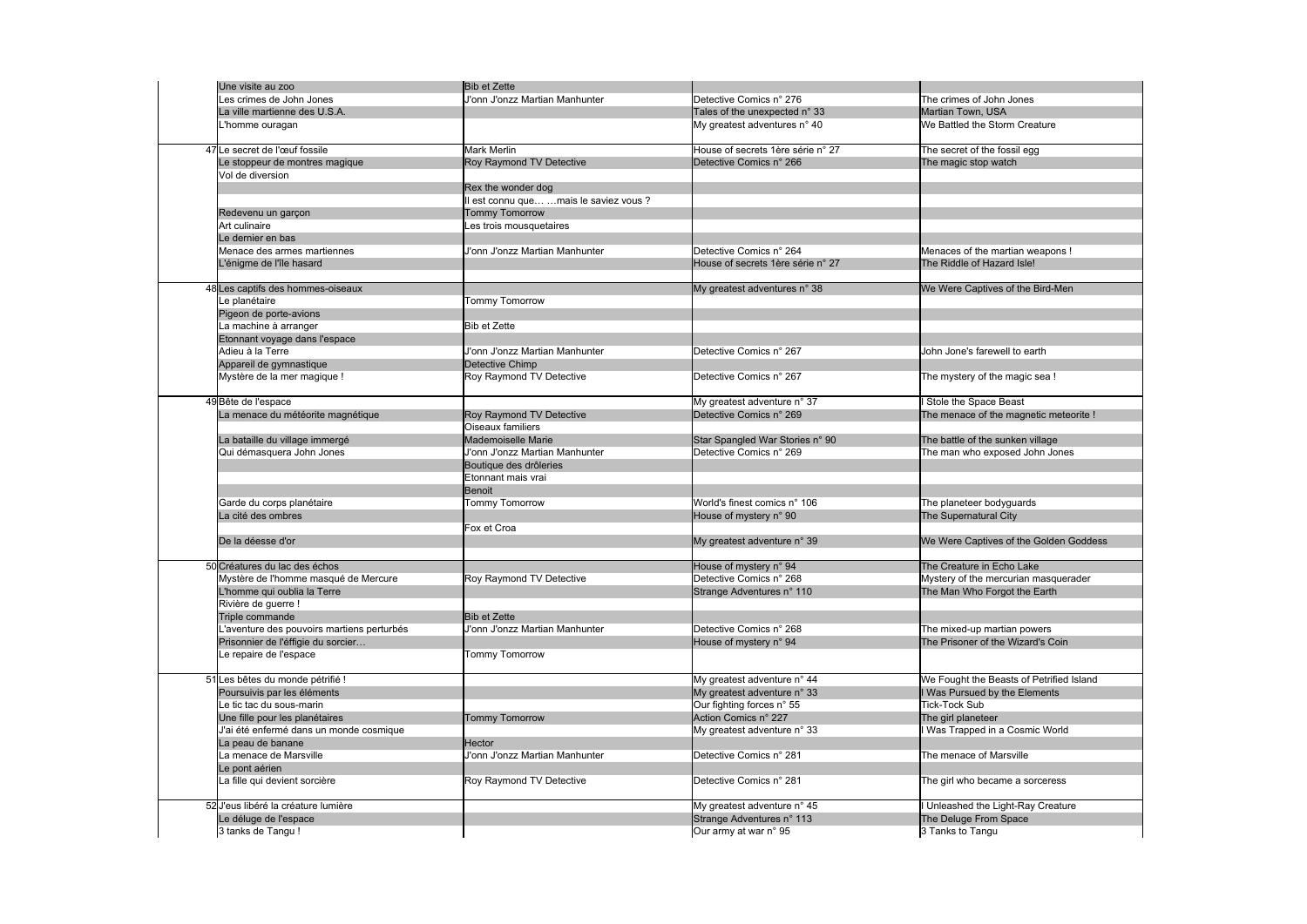| L'homme flamme                           | J'onn J'onzz Martian Manhunter                          | Detective Comics n° 274           | The human flamme                         |
|------------------------------------------|---------------------------------------------------------|-----------------------------------|------------------------------------------|
| Le petit oiseau                          | Hector                                                  |                                   |                                          |
| Le planétaire bandit                     | <b>Tommy Tomorrow</b>                                   | World's finest comics n° 112      | The planeteer bandit                     |
| Combattants intervertis !                |                                                         |                                   |                                          |
| Le secret du camp de la galaxie          |                                                         | House of secrets 1ère série n° 26 | The Secret of Camp Galaxy                |
| Génie du XXème siècle                    | Roy Raymond TV Detective                                | Detective Comics n° 274           | 20th century genie                       |
|                                          |                                                         |                                   |                                          |
| 53 Le guide d'un aveugle                 |                                                         | House of mystery n° 104           | The Seeing-Eye Man                       |
| Le prophète de bonne fortune             | Roy Raymond TV Detective                                | Detective Comics n° 285           | The good-luck prophet                    |
| Le fils du roi Xanta                     |                                                         | Tales of the unexpected n° 42     | The Son of King Xanta                    |
| Un tank à quatre pattes !                |                                                         | Our army at war n° 100            | Four Legged Tank                         |
| La menace des gorilles martiens!         | J'onn J'onzz Martian Manhunter                          | Detective Comics n° 285           | The Menace of the Martian Mandrills!     |
| Soyez bons pour les invités              | Benoit                                                  |                                   |                                          |
| Missile vengeur                          |                                                         | House of mystery n° 104           | The Missile of Doom                      |
| Une nourrice dans le ciel                |                                                         | Our army at war n° 100            | Baby-Sitter in the Sky                   |
| Le pirate ailé de l'espace               | <b>Tommy Tomorrow</b>                                   | World's finest comics n° 102      | The winged space raider                  |
|                                          |                                                         |                                   |                                          |
| 54 Le roi des bêtes de la mer            |                                                         | My greatest adventure n° 47       | I Was King of the Sea Beasts             |
| L'amibe géante de l'espace               | <b>Tommy Tomorrow</b>                                   | Action Comics n° 251              | The giant amoeba of space                |
| Captifs de la lune                       | Roy Raymond TV Detective                                | Detective Comics n° 283           | Captives on the moon                     |
| "Prix nos belles"                        | <b>Bob</b>                                              |                                   |                                          |
| Les pillards du monde géant              |                                                         | Strange Adventures n° 119         | Raiders of the Giant World               |
|                                          | Stupéfiant univers !                                    |                                   |                                          |
| Le pont était tabou !                    |                                                         |                                   |                                          |
| L'homme d'équipage universel             | J'onn J'onzz Martian Manhunter                          | Detective Comics n° 283           | The amazing one-man crew                 |
|                                          | Détective de naissance                                  |                                   |                                          |
| Les alliés de la brigade animale !       |                                                         | My greatest adventure n° 47       | We Became Partners of the Beast Brigade! |
|                                          |                                                         |                                   |                                          |
| 55 Costumes de la créature !             | <b>Mark Merlin</b>                                      | House of secrets 1ère série n° 36 | The creature costumes                    |
| La mer perdue                            |                                                         | House of secrets 1ère série n° 36 | The Secret of the Lost Sea               |
| Le phare du ciel                         |                                                         | Tales of the unexpected n° 40     | The Lighthouse In The Sky                |
|                                          | Curiosités                                              |                                   |                                          |
|                                          |                                                         |                                   |                                          |
| L'identité perdue                        | J'onn J'onzz Martian Manhunter                          | Detective Comics n° 271           | The lost identity                        |
|                                          | Hector                                                  |                                   |                                          |
| Des incroyables créatures des cavernes   | Roy Raymond TV Detective                                | Detective Comics n° 271           | The incredible cave creatures            |
|                                          | Le moustique du désert                                  |                                   |                                          |
| L'ermite de Titan                        | Tommy Tomorrow                                          |                                   |                                          |
| Le délicat intérim                       |                                                         | House of secrets 1ère série n° 36 | The Deadly Duplicate                     |
|                                          |                                                         |                                   |                                          |
| 56 L'attaque des démons du pétrole       |                                                         | Strange Adventures n° 120         | Attack of the Oil Demons                 |
| La malédiction de la déesse galactique ! |                                                         | Tales of the unexpected n° 36     | The Curse of the Galactic Goddess        |
|                                          | La science dit que vous vous trompez si vous croyez que |                                   |                                          |
| La fête des foins                        | Benoit                                                  |                                   |                                          |
| Le détective miniature                   | J'onn J'onzz Martian Manhunter                          | Detective Comics n° 261           | The midget manhunter!                    |
|                                          | De la Terre à Mars !                                    |                                   |                                          |
| 'as fantôme                              |                                                         |                                   |                                          |
|                                          | Les noms des mines d'or                                 |                                   |                                          |
|                                          | Stupéfiant univers !                                    |                                   |                                          |
| Sorcier moderne                          | Roy Raymond TV Detective                                | Detective Comics n° 261           | The Modern Sorcerer                      |
| Jouets qui arrêtèrent le crime           | <b>Tommy Tomorrow</b>                                   | Action Comics n° 239              | The toys that stopped crime              |
| Prsionniers du cadran solaire fatal !    |                                                         | My greatest adventure n° 46       | We Were Prisoners of the Sundial of Doom |
|                                          | L'agent case                                            |                                   |                                          |
|                                          | Prison ouverte                                          |                                   |                                          |
|                                          |                                                         |                                   |                                          |
| 57 Les hommes tortues de l'espace        |                                                         | Strange Adventures n° 118         | The Turtle Men of Space                  |
| Créatures sonars                         |                                                         | My greatest adventure n° 43       | Fought the Sonar Creatures               |
|                                          | Benoit                                                  |                                   |                                          |
| Le partenaire indésirable                | J'onn J'onzz Martian Manhunter                          | Detective Comics n° 275           | John Jone's pesky partner                |
|                                          | Où est l'erreur ?                                       |                                   |                                          |
| Plus de place pour descendre !           |                                                         |                                   |                                          |
|                                          |                                                         |                                   |                                          |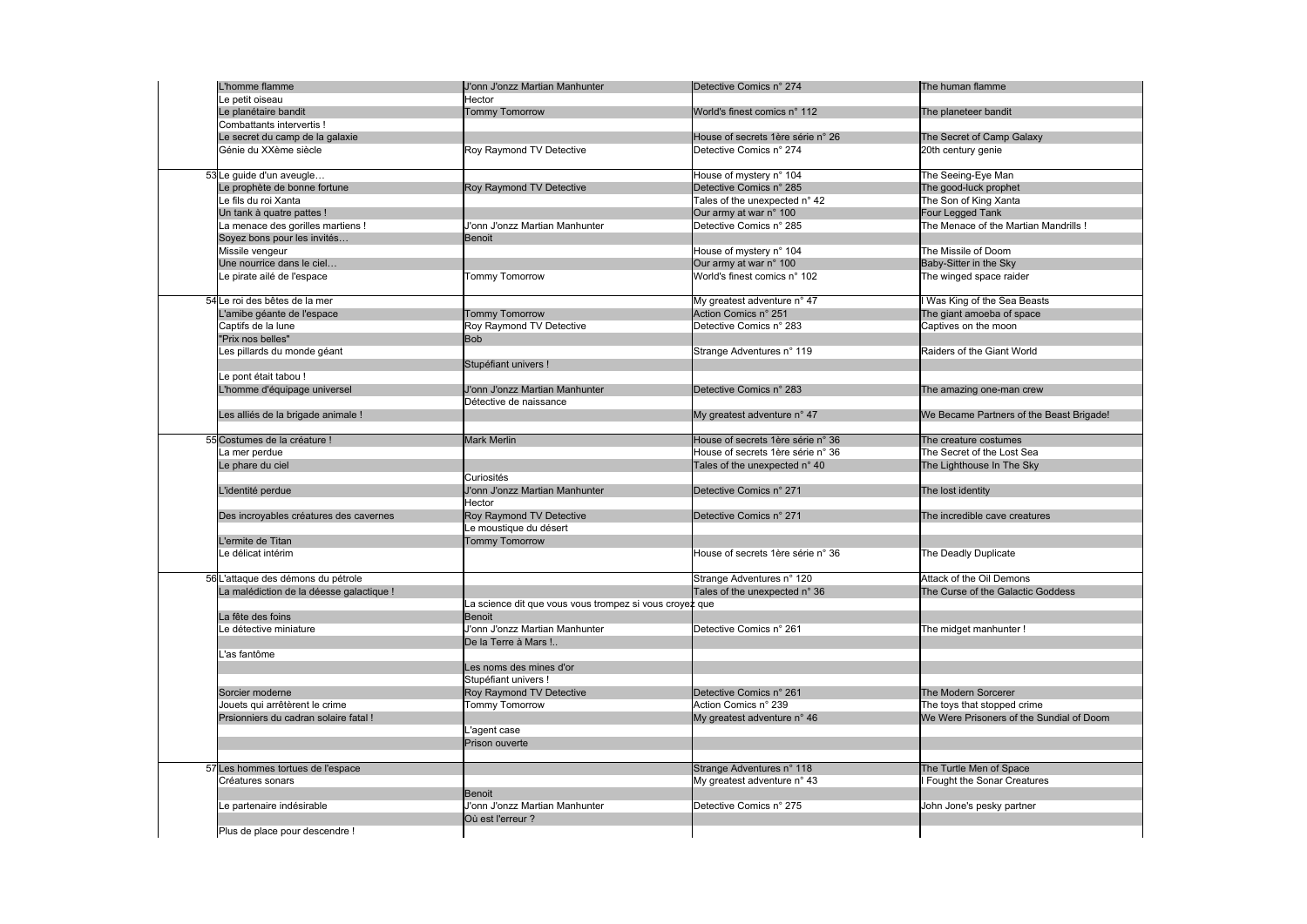|                                               | L'agent case                                            |                                   |                                        |
|-----------------------------------------------|---------------------------------------------------------|-----------------------------------|----------------------------------------|
| Le faiseur de génies                          | Roy Raymond TV Detective                                | Detective Comics n° 275           | The super-brain maker                  |
|                                               |                                                         | Our fighting forces n° 59         |                                        |
| Trophée pour un homme grenouille              |                                                         |                                   | Beach Prize for a Frogman              |
| Le mystère de la mutinerie de l'espace        | Tommy Tomorrow                                          |                                   |                                        |
| Je fus jugé par un tribunal de robot          |                                                         | My greatest adventure n° 41       | I Was Tried by a Robot Court           |
|                                               |                                                         |                                   |                                        |
| 58 Les fleurs maléfiques                      | <b>Mark Merlin</b>                                      | House of secrets 1ère série n° 38 | The fantastic flower creatures         |
|                                               | La science dit que vous vous trompez si vous croyez que |                                   |                                        |
| Le roi sorcier                                | Roy Raymond TV Detective                                | Detective Comics n° 287           | The wizard king                        |
| L'impossible                                  | Benoit                                                  |                                   |                                        |
| Le monde de 1961                              | <b>Tommy Tomorrow</b>                                   | World's finest comics n° 112      | Journey to 1960                        |
| Le frère de J'onn J'onzz                      | J'onn J'onzz Martian Manhunter                          | Detective Comics n° 287           | J'onn J'onzz's kid brother             |
| Un héros malgré lui                           |                                                         |                                   |                                        |
| Le prisonnier de la balle de l'espace         | Challengers of the unknown                              | Challengers of the unknown n° 13  | Prisoners of the tiny space ball       |
| Une arme de guerre humaine                    |                                                         | My greatest adventure n° 46       | They Made Me a Human War Weapon        |
|                                               |                                                         |                                   |                                        |
| 59 La créature du soleil                      |                                                         | My greatest adventure n° 52       | <b>I Became the Sun Creature</b>       |
| Mon frère était un robot                      |                                                         | My greatest adventure n° 42       | My Brother Was a Robot                 |
| J'onn J'onzz est démasqué                     | J'onn J'onzz Martian Manhunter                          | Detective Comics n° 273           | The unmasking of J'onn J'onzz          |
|                                               | Objets qui tombent                                      |                                   |                                        |
| La ville tranquille de l'arrière !            |                                                         |                                   |                                        |
| Le piège pour Tommy Tomorrow                  | <b>Tommy Tomorrow</b>                                   | World's finest comics n° 115      | A trap for Tommy Tomorrow              |
|                                               | <b>Martin</b>                                           |                                   |                                        |
| J'ai été l'espion de Saturne                  |                                                         | My greatest adventure n° 48       | I Was a Spy for Saturn                 |
| La fille au regard mortel                     | Roy Raymond TV Detective                                | Detective Comics n° 288           | The girl with the deadly gaze          |
|                                               |                                                         |                                   | The Man Who Cheated Death              |
| homme qui trichait avec la mort               |                                                         | House of mystery n° 101           |                                        |
|                                               |                                                         |                                   |                                        |
| 60 Honneur aux conquérants étrangers          |                                                         | House of mystery n° 103           | Hail The Conquering Aliens             |
| Royaume du crime animal                       | J'onn J'onzz Martian Manhunter                          | Detective Comics n° 262           | The animal crime kingdom               |
| Entrée libre pour un jet                      |                                                         |                                   |                                        |
|                                               | Hervé                                                   |                                   |                                        |
|                                               | <b>Dinosaures</b>                                       |                                   |                                        |
| Des trois bleus de l'espace !                 | <b>Tommy Tomorrow</b>                                   | Action Comics n° 244              | The mystery of the three space rookies |
|                                               | Docteur Rocket                                          |                                   |                                        |
| Un carré de sable !                           |                                                         |                                   |                                        |
| lhomme aux yeux aux rayons X!                 | Roy Raymond TV Detective                                | Detective Comics n° 262           | The man with the X-ray eyes !          |
| Captifs d'un sorcier médiéval                 | <b>Rip Hunter Time Master</b>                           | Showcase n° 25                    | Captives of the medieval sorcerer      |
|                                               | La science dit que vous vous trompez si vous croyez que |                                   |                                        |
|                                               |                                                         |                                   |                                        |
| 61 Dépanneur interplanétaire                  |                                                         |                                   |                                        |
| Les voleurs de Pluton                         | Roy Raymond TV Detective                                | Detective Comics n° 273           | The plunderers from Pluto              |
|                                               | Quelle différence entre                                 |                                   |                                        |
| Ca brûle ça gèle !                            | Hervé                                                   |                                   |                                        |
| e petit choyé d'une famille gorille           |                                                         | Strange Adventures n° 108         | The Human Pet of Gorilla Land          |
|                                               | Mystères de l'espace                                    |                                   |                                        |
| La colline aux étincelles                     |                                                         |                                   |                                        |
| L'île des hommes disparus                     |                                                         | House of secrets 1ère série n° 28 | Isle of Missing Men                    |
| Les palmes de la victoire                     | Sea Devils                                              | Showcase n° 28                    | The prize flippers                     |
|                                               | Le monde merveilleux des animaux                        |                                   |                                        |
| Banque interplanétaire                        | <b>Tommy Tomorrow</b>                                   |                                   |                                        |
|                                               |                                                         |                                   |                                        |
| 62 Des envahisseurs de la dimension condamnée |                                                         | House of mystery n° 106           | Invaders From the Doomed Dimension     |
|                                               | <b>Tommy Tomorrow</b>                                   | Action Comics n° 228              |                                        |
| La vente des rêves de l'espace                |                                                         |                                   | Dreams for sale                        |
| Vacances                                      | <b>Benoit</b>                                           |                                   |                                        |
| Grenades brisantes                            |                                                         |                                   |                                        |
|                                               | Vitesses dans le système solaire                        |                                   |                                        |
| Les inventions impossibles                    | J'onn J'onzz Martian Manhunter                          | Detective Comics n° 279           | The impossibles inventions             |
|                                               | Mystères de l'espace                                    | House of mystery n° 107           |                                        |
| L'exploiteur de malheurs de l'espace          |                                                         | House of mystery n° 106           | The Doom Trader From Space             |
| Le rocher du désastre                         |                                                         | House of mystery n° 106           | The Rock of Disaster                   |
|                                               |                                                         |                                   |                                        |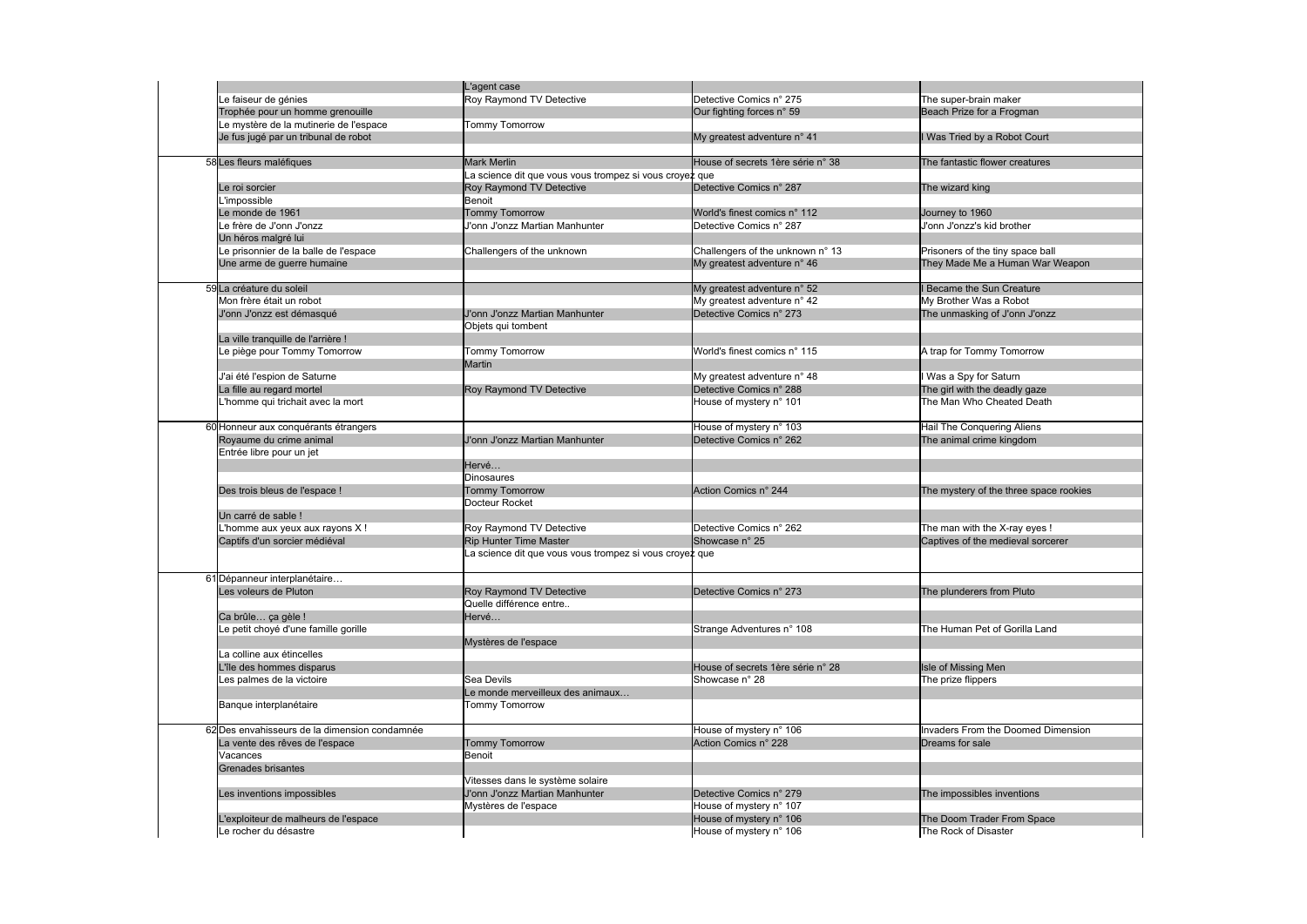| 63 Je devins l'esprit du totem              |                                                               | My greatest adventure n° 49       | They Made Me a Totem Spirit           |
|---------------------------------------------|---------------------------------------------------------------|-----------------------------------|---------------------------------------|
| Géants de la lampe                          |                                                               | House of mystery n° 105           | The Giants From the Lamp              |
| Le mystère de la vallée de la dimension "X" |                                                               | House of mystery n° 82            | The Mystery of Dimension Valley       |
| J'étais l'allié d'une créature fantastique  |                                                               | My greatest adventure n° 49       | I Was an Ally of a Criminal Creature  |
| Une étrange horloge                         |                                                               |                                   |                                       |
|                                             | Petit Gaétan                                                  |                                   |                                       |
| Un no man's land de l'espace                |                                                               | House of mystery n° 102           | The Alien No-Man's-Land               |
| Le cas de l'escroc honnête                  | J'onn J'onzz Martian Manhunter                                | Detective Comics n° 288           | Case of the honest swindler           |
|                                             |                                                               |                                   |                                       |
| 64 La résurrection du passé                 |                                                               | House of secrets 1ère série n° 35 | The ancients who lived again          |
| homme condamné de l'univers                 | <b>Mark Merlin</b>                                            | House of secrets 1ère série n° 38 | The interplanetary target             |
| La fille aux pouvoirs martiens              | J'onn J'onzz Martian Manhunter                                | Detective Comics n° 282           | The girl with martian powers          |
| 'oscar de la plus belle gaffe               | Tommy Tomorrow                                                | Action Comics n° 231              | The academy awards of space           |
| L'homme qui exhalait la ruine               |                                                               | House of mystery n° 105           | The Man Who Breathed Doom             |
| Des hommes qui ont perdus la mémoire !      | Challengers of the unknown                                    | Challengers of the unknown n° 9   | The men who lost their memories       |
| Les mirages qui rendaient fou               | Roy Raymond TV Detective                                      | Detective Comics n° 282           | The mirages that went mad             |
| a scie volante                              | <b>Blackhawks</b>                                             | Blackhawk n° 162                  | The Flying Buzz Saw                   |
|                                             | Les enfants de demain                                         |                                   |                                       |
|                                             |                                                               |                                   |                                       |
| 65 Les étrangers qui me compromettaient     |                                                               | My greatest adventure n° 50       | The Aliens Who Framed Me              |
| opération cyclope                           |                                                               | House of secrets 1ère série n° 37 | <b>Operation Cyclops</b>              |
| Relais du lait                              | <b>Tommy Tomorrow</b>                                         | Action Comics n° 229              | The milky way hunt                    |
| Monde mystérieux d'Antoine Borka            |                                                               | House of secrets 1ère série n° 37 | The Weird World of Anton Borka        |
| SOS lanterne verte                          | <b>Green Lantern</b>                                          | Showcase n° 22                    | S.O.S. Green Lantern                  |
| Diane Meade et J'onn J'onzz                 | J'onn J'onzz Martian Manhunter                                |                                   |                                       |
|                                             | Le cheval depuis l'âge de pierre  jusqu'à l'âge des réacteurs |                                   |                                       |
| e rayon mystérieux Prof. Wetzel             | Roy Raymond TV Detective                                      | Detective Comics n° 280           | Prof. Wetzel's mystery ray !          |
| L'archer du dessin humoristique             | Green Arrow & Speedy                                          | World's finest comics n° 117      | The cartoon archer                    |
| 'article sensationnel de la mer             | Aquaman & Aquaboy                                             |                                   |                                       |
|                                             | Mite et Jo                                                    |                                   |                                       |
|                                             |                                                               |                                   |                                       |
| 66 L'homme multiple                         | Challengers of the unknown                                    |                                   |                                       |
| Le pêcheur du crime                         | <b>Blackhawks</b>                                             |                                   |                                       |
| Cabotin martien                             | J'onn J'onzz Martian Manhunter                                |                                   |                                       |
| Le piège de la 5ème dimension               | Roy Raymond TV Detective                                      | Detective Comics n° 278           | The 5th dimesion trap                 |
| Le singe archer                             | Green Arrow & Speedy                                          | World's finest comics n° 116      | The ape archer                        |
| lermite des mers                            | Aquaman & Aquaboy                                             |                                   |                                       |
| C'était un associé indésirable              |                                                               |                                   |                                       |
| Un danger dans les airs                     | Flash                                                         | Flash 1ère série n° 113           | Danger in the air                     |
| 67 Blackie étoile du cinéma                 | <b>Blackhawks</b>                                             | Blackhawk n° 162                  | Blackie, the Movie Star               |
| Nous avons délivré le démon du donjon       |                                                               | My greatest adventure n° 51       | We Unleashed the Demon of the Dungeon |
|                                             | Science pratique                                              |                                   |                                       |
| La confusion de Roy Raymond                 | Roy Raymond TV Detective                                      |                                   |                                       |
| homme de la vallée condamnée                |                                                               | House of mystery n° 107           | The Man From Doomed Valley            |
| Sa majesté John Jones                       | J'onn J'onzz Martian Manhunter                                | Detective Comics n° 286           | His majesty John Jones                |
| homme anti-matière_                         |                                                               | House of secrets 1ère série n° 38 | The Anti-Matter Man                   |
| Les armes boomerang                         | <b>Tommy Tomorrow</b>                                         | World's finest comics n° 120      | The weapons that boomeranged          |
| Naissance de l'homme atome                  | Atom                                                          | Showcase n° 34                    | Birth of the Atom                     |
|                                             |                                                               |                                   |                                       |
| 68Le secret du continent perdu              | <b>Rip Hunter Time Master</b>                                 | Showcase nº 21                    | Secret of the lost continent          |
|                                             | Mite et Jef                                                   |                                   |                                       |
| Roi terrien de l'astéroïde Plexis           | Tommy Tomorrow                                                | World's finest comics n° 119      | The Earth king of planetoid Plexis    |
|                                             | Science humour                                                |                                   |                                       |
| e garde du corps du super-détective         | J'onn J'onzz Martian Manhunter                                | Detective Comics n° 272           | The super-sleuth's bodyguard          |
| Les machines de l'espace                    | Roy Raymond TV Detective                                      |                                   |                                       |
| J'avais fait un marché de malheur           |                                                               | My greatest adventure n° 51       | I Made a Deal with Doom               |
|                                             | Curiosités                                                    |                                   |                                       |
| Le jeu des 100 destins                      |                                                               | House of mystery n° 107           | The Game of 100 Dooms                 |